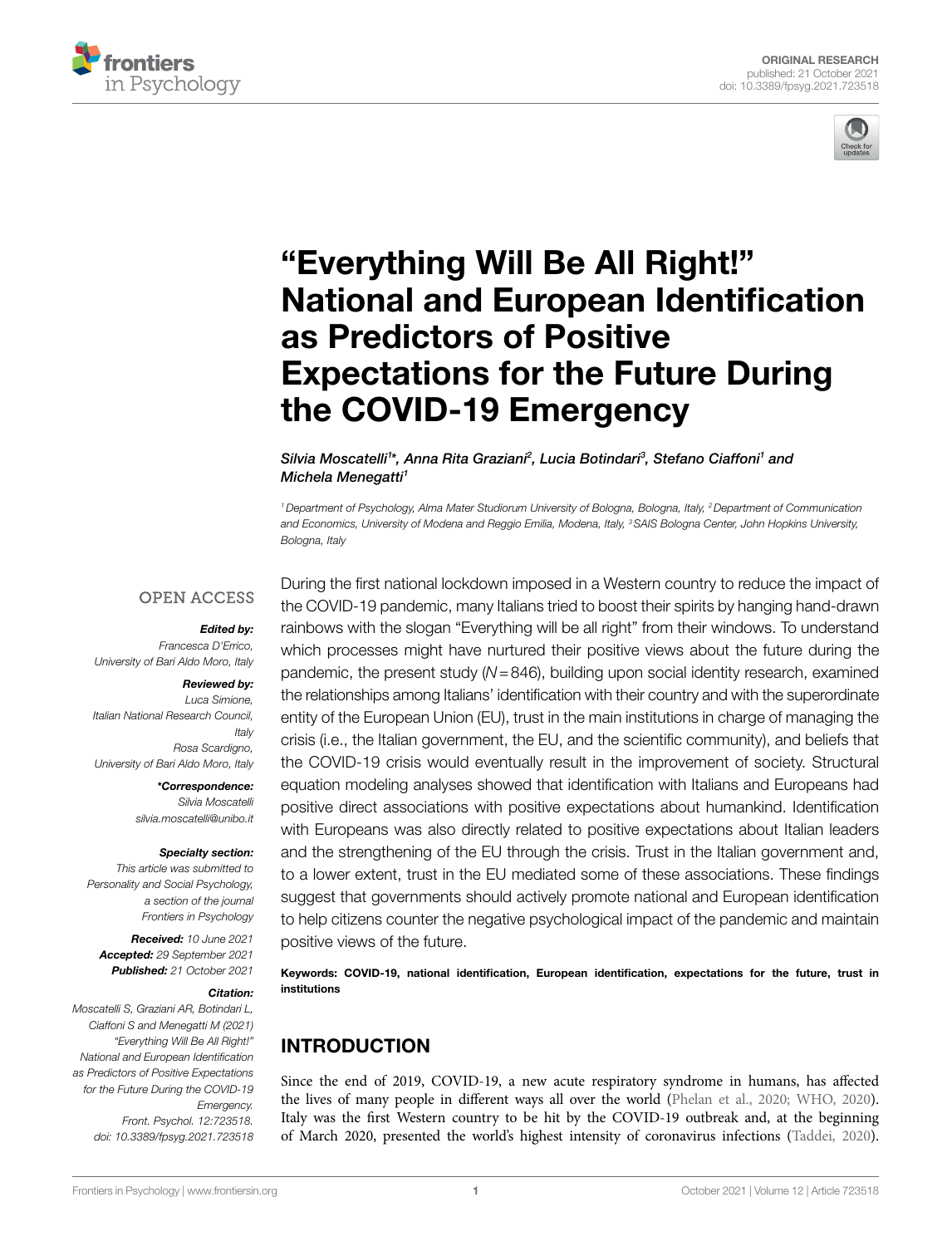To flatten the infection curve, the Italian Prime Minister imposed a strict nationwide lockdown on March 9, 2020: The operations of schools, universities, and all non-essential industries and businesses were halted, and free movement was forbidden, except for essential reasons. At the time, the eyes of the entire Western world were on Italy, and media around the world shared the images of the country's desolate cities. However, along with the videos of empty streets and cafés, a message of hope went viral: Many children and adults stuck at home began to hang handdrawn rainbows accompanied by the slogan of reassurance "Andrà tutto bene" (Everything will be all right) from their windows and balconies. Italians were attempting to boost their spirits and communicate their hopes that the COVID-19 outbreak would be over soon and might even have positive outcomes.

Which psychosocial mechanisms might have contributed to nourishing the hope that the future could be better after all? To date, most studies have highlighted the possible negative impacts of isolation and lockdown on individual well-being and mental health ([Brooks et al., 2020](#page-9-0); [Cao et al., 2020](#page-9-1); [Hossain](#page-10-1)  [et al., 2020](#page-10-1); [Kachanoff et al., 2020\)](#page-10-2) or focused on the possible antecedents of people's compliance with pandemic restrictions ([Lalot et al., 2020](#page-10-3); [Tunçgenç et al., 2021](#page-11-2)). In contrast, the present research aims to understand what processes might nurture individuals' positive expectations about the future during the COVID-19 pandemic.

Optimism, which represents a general tendency to expect favorable outcomes ([Scheier and Carver, 1985\)](#page-10-4), has been found to protect against COVID-19-related stress [\(Genç and Arslan,](#page-9-2)  [2021;](#page-9-2) Yıldırı[m and Arslan, 2021](#page-11-3)). Therefore, identifying the factors that support positive expectations for life after the coronavirus crisis has important implications for helping people cope with difficulties related to the pandemic. Whereas optimism is generally conceived as a personality trait and thus a rather stable individual characteristic ([Scheier and Carver, 1985](#page-10-4)), in this research, we focused on possible antecedents of more specific beliefs that the COVID-19 crisis might eventually result in the improvement of society and humankind.

To this end, we built upon research conducted in the social identity framework, which highlighted that the subjective sense of belonging to meaningful groups affects how well people cope with crises ([Jetten et al., 2020](#page-10-5)), leads them to act selflessly for the greater good [\(Drury, 2018](#page-9-3); [Haslam et al., 2018\)](#page-10-6), and fuels mutual trust with the group and its authorities (e.g., [Haslam, 2001](#page-10-7); [Giessner and van Knippenberg, 2008;](#page-9-4) [Cruwys](#page-9-5)  [et al., 2020](#page-9-5)). Accordingly, this study examined the relationships among Italians' identifications with meaningful social groups [i.e., their country and the superordinate entity of the European Union (EU)], trust in some of the main institutions responsible for managing the crisis – the Italian government, the European Union, and the scientific community – and positive expectations for the future during the first national lockdown.

# Dealing With the COVID-19 Crisis Through Social Identification

Italian Prime Minister Giuseppe Conte, concluding the dramatic speech that announced the first general lockdown, said: "We

are all part of the same community […]. We keep distant today to hug tighter tomorrow. We will run together again; we will make it together." In social-psychological terms, he used Italians' shared identity as leverage to obtain greater compliance with the new restrictions as well as to preserve optimism and hope for the future. This communicative strategy, characterized by the emphasis on a sense of shared group membership – that is, a sense of shared social identity, or "we-ness" – in citizens, has been successfully employed during the pandemic by political and religious leaders such as Pope Francis ([Scardigno](#page-10-8)  [et al., 2021](#page-10-8)), or Jacinda Ardern, New Zealand's Prime Minister [\(Haslam et al., 2021\)](#page-10-9).

Indeed, relying on the group rather than the individual can be an effective way to fight the coronavirus or minimize its negative consequences, whether health, social, or economic [\(Jetten et al., 2020](#page-10-5)). According to the social identity approach [\(Tajfel and Turner, 1986](#page-11-4); [Turner et al., 1994\)](#page-11-5), a person can self-define as an individual – in terms of "I" (personal identity) – as well as a member of a group – part of a "we." When people think about themselves as part of a specific group, their attitudes and behaviors are strongly affected by their social identities ([Haslam, 2001](#page-10-7)). Several studies demonstrated that social identification, along with a more general sense of connectedness, improves physical and mental health (e.g., [Wakefield et al., 2017;](#page-11-6) [Haslam et al., 2018](#page-10-6)). Belonging to meaningful groups fulfills individuals' needs for control, selfesteem, sense of belonging, and meaning [\(Hogg and Abrams,](#page-10-10)  [1990,](#page-10-10) [1993](#page-10-11); [Baumeister and Leary, 1995](#page-9-6)). Social identification is related to decreased depression and stress and helps people cope with difficulties on both a psychological and physical level ([Sani et al., 2012](#page-10-12); [Wakefield et al., 2017](#page-11-6)). Moreover, feeling that one is part of a group and knowing that one can rely on fellow group members fosters empathy and solidarity, leading to selfless behavior and reciprocal helping ([Drury, 2018\)](#page-9-3). From the perspective of terror management theory ([Greenberg et al.,](#page-9-7)  [1997\)](#page-9-7), one might also argue that the increased mortality salience due to the COVID-19 pandemic might enhance ingroup identification as a way for individuals to reduce anxiety and seek transcendence through the stronger sense of belonging to something greater and longer-lasting than the individual self [\(Castano and Dechesne, 2005;](#page-9-8) Pyszczynski et al., 2021).

More in general, during national crises, facing a collective threat and perceiving that the group shares a common fate can nurture a greater sense of "we-ness" and lead people to focus on intra-group considerations, including positive feelings about and identification with one's nation ([Li and Brewer, 2004;](#page-10-14) [Greenaway and Cruwys, 2019](#page-9-9); [Sibley et al., 2020\)](#page-10-15). Studies conducted during the COVID-19 pandemic revealed that the feeling of being part of a group was associated with social cohesion, intention to support others in need, and compliance with prescribed infection-reducing behaviors [\(Drury et al.,](#page-9-10)  [2020;](#page-9-10) [Stevenson et al., 2021\)](#page-11-7). In particular, it has been argued that a stronger social identity is likely to encourage adherence to social norms and fellowship through the mechanism of shared responsibility, which motivates citizens to contribute to collective goals ([Haslam et al., 2021\)](#page-10-9). Moreover, [Paolini et al.](#page-10-16)  [\(2020\)](#page-10-16) reported that national identification, identification with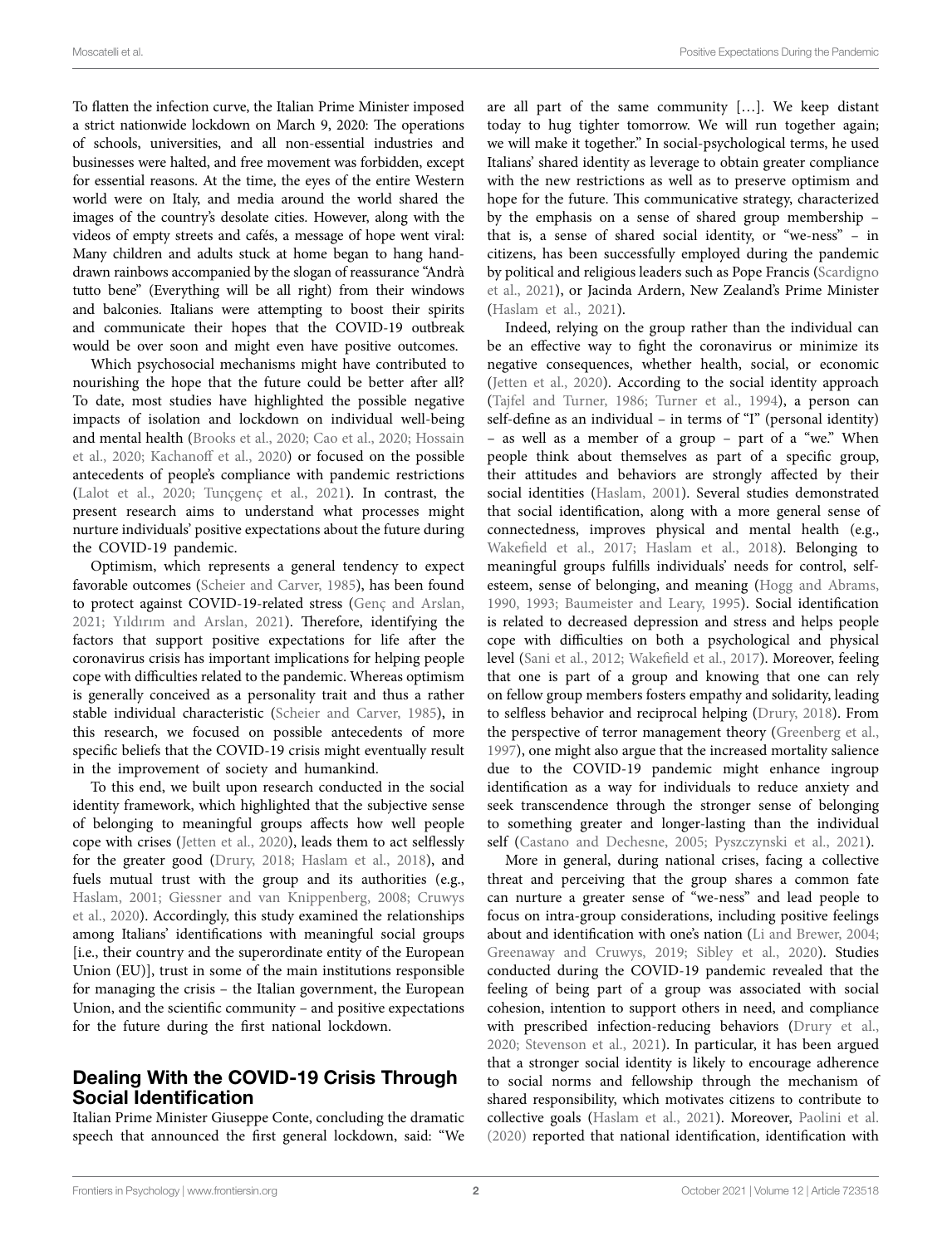Europeans, and identification with humankind – that is, the sense of belonging to the broader category of humans, all of whom are possibly vulnerable to the virus – were positively related to well-being and happiness during the lockdown. Conversely, not having the chance to create a sense of social identity with one's nation might be related to more negative beliefs. For example, the perception that one's country was politically divided before the pandemic was found to be associated with negative expectations about the post– COVID-19 vitality of the country and its economy [\(Crimston](#page-9-11)  [and Selvanathan, 2020\)](#page-9-11).

Of course, the coronavirus does not respect borders. Many leaders have observed that effectively reducing its spread or mitigating its negative effects require coordination, cooperation, and solidarity among countries (e.g., [European Council, 2020](#page-9-12)). In this sense, the COVID-19 pandemic has re-ignited the importance of European identity and trust in its institutions to deal with its long-term societal and economic consequences ([Caratelli, 2020](#page-9-13); [Jetten et al., 2020](#page-10-5)). This is clearly grasped by the words of the European Council President, Charles Michel ([European Council, 2020\)](#page-9-12): "This pandemic is putting our societies under serious strain. The well-being of each EU member state depends on the well-being of the whole of the EU. We are all in this together." It is also worth noticing that European and national identities are not necessarily mutually exclusive: Indeed, they have been found to correlate positively in all European countries except for Britain ([Cinnirella, 1997](#page-9-14); [Cram, 2009](#page-9-15)). In Italy, as noted by [Triandafyllidou \(2008\)](#page-11-8), citizens have persistently shown positive responses to survey questions on European identity or feelings of attachment to the EU under both pro-EU and Euro-sceptic governments. Moreover, Italian and European identities appear to be intertwined, formed in a dynamic and interactive relationship ([Triandafyllidou, 2008\)](#page-11-8). Some argued that Italians' identification with their country and with the EU are compatible because they have the most to gain economically and because they perceive the EU to offer a more stable and efficient political structure than the Italian state (e.g., [Barzini, 1983](#page-9-16); [Hewstone,](#page-10-17)  [1986;](#page-10-17) [Cinnirella, 1997\)](#page-9-14). Being either complementary or reinforcing each other, multiple identities allow citizens to simultaneously feel attached to their national state and the EU [\(Aichholzer et al., 2021](#page-9-17)). Thus, we argue that social identification, being it with a national or supranational entity such as the EU, might be crucial for how people deal with the coronavirus crisis in the present and also influence their concerns about what will happen in the future.

# The Role of Trust in Institutions Responsible for Managing the Pandemic

A key mechanism through which shared group membership might affect people's attitudes during the pandemic is trust in the institutions in charge of managing the crisis. In this respect, trust can be intended as the conviction that such institutions are responsive and do what is right for the nation, even in the absence of scrutiny, monitoring, and control by citizens ([Miller and Listhaug, 1990](#page-10-18)). Research showed that individuals who trust politicians and political institutions are more willing to undergo sacrifices for the common good [\(Im et al., 2014\)](#page-10-19) and comply with government policies [\(Scholz and Lubell, 1998;](#page-10-20) [Daniele and Geys, 2015](#page-9-18)). For instance, public trust has been associated with adherence to public health interventions [\(Meredith et al., 2007](#page-10-21)) and greater willingness to adopt preventive health behaviors [\(Rubin et al., 2009;](#page-10-22) [Blair et al., 2017;](#page-9-19) [Verger](#page-11-9)  [et al., 2018](#page-11-9)).

Notably, research on the so-called "rally-round-the-flag" effect [\(Mueller, 1970](#page-10-23)) highlighted that, in difficult situations such as terrorist attacks, wars, or pandemics, people set aside political differences and show surging support for the figures or institutions representing the nation under assault ([Esaiasson et al., 2020](#page-9-20)). In line with this contention, several studies revealed increased institutional trust during the COVID-19 crisis in various countries, including Italy [\(Bol et al., 2020](#page-9-21); [Falcone et al., 2020;](#page-9-22) [Roccato et al., 2020](#page-10-24)). In turn, higher level of trust in the government with regard to its ability to control COVID-19 was significantly associated with greater compliance with measures such as frequent hand-washing, avoidance of crowded spaces, and social isolation or quarantine [\(Han et al., 2021;](#page-10-25) see also [Harring et al., 2021\)](#page-10-26). Similarly, greater trust in science and scientists positively influenced compliance with the COVID-19 prevention guidelines ([Plohl and Musil, 2021\)](#page-10-27).

Pagliaro et al. (2021) found that trust in governments, science, and other social actors involved in the crisis – such as citizens– was a better predictor of compliance with prescribed behaviors than information related to the actual threat of the virus (such as the publicized statistics concerning infections and deaths in each country). Moreover, [Paolini et al. \(2020\)](#page-10-16) reported that Italians' trust in social and political actors was positively related to well-being during the first phase of the COVID-19 pandemic. The authors also showed that wellbeing was associated with social identification with meaningful groups, which were modeled as mediators of the effects of trust. However, based on the assumptions of social identity theory, identification with meaningful groups should be considered an antecedent rather than a consequence of trust in institutions [\(Saleem et al., 2019](#page-10-29); [Cruwys et al., 2020;](#page-9-5) for similar reasoning, see [Toya and Skidmore, 2014\)](#page-11-10). Indeed, as [Brewer \(1996\)](#page-9-23) noted, a sort of presumptive trust, not based on personal information, can arise from the awareness of sharing category membership, which leads to attributing positive characteristics to other ingroup members (for similar reasoning, see [Kramer, 1999\)](#page-10-30). Interestingly, trust has been proposed to mediate the effect of social identification on cooperative behavior (e.g., [Brewer, 1991;](#page-9-24) [La Barbera and](#page-10-31)  [Ferrara, 2012\)](#page-10-31). Similarly, [Sibley et al. \(2020\)](#page-10-15) argued that the enhanced societal trust observed among New Zealanders in the first weeks of the COVID-19 emergency could be due to increased patriotism and the shared need to work together as a society to overcome the crisis. For these reasons, in the present research, we assumed that identification with Italians and Europeans would be positively related to individual levels of positive expectations for the future through enhanced levels of trust in the main institutions having a primary role in managing the crisis.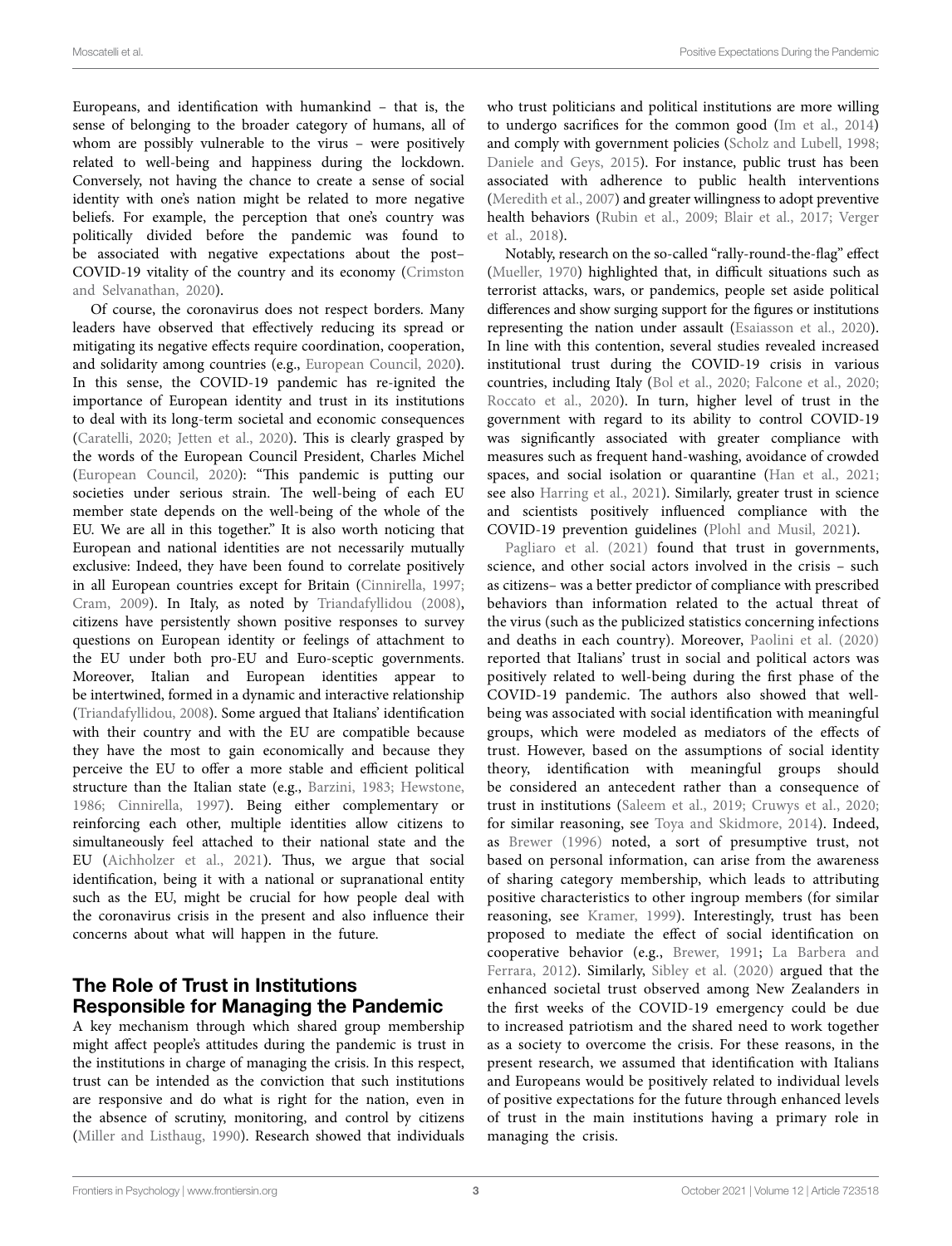# THE PRESENT STUDY

This research aimed to shed light on the processes that could explain how people preserved their optimism about the future during the first COVID-19 lockdown. To this end, it examined whether identification with the national group of Italy and with the supranational group of Europe – seen as the key entities and references in the management of the COVID-19 crisis – were associated with more positive expectations about the future in a sample of Italian citizens. In order to capture individuals' views that the pandemic could have favorable outcomes, positive expectations for the future were declined in a 3-fold way: expectations that Italians, Europeans, and human beings would improve as a consequence of having to cope with the COVID-19 pandemic. Moreover, we tested whether such associations were mediated by trust in the three main institutions involved in managing the pandemic: the Italian government, which directly established anticovid restrictions and managed the economic and social crisis; the European Union, which was asked to adopt bold economic measures to help the state members and coordinate shared practices (e.g., [Caratelli, 2020](#page-9-13)); and the scientific community, which was entrusted of providing recommendations on how to prevent infections, controlling the spread of the virus, and finding solutions to overcome the pandemic, such as therapies and vaccines (e.g., [Fearon et al., 2020](#page-9-25); [Bicchieri et al., 2021;](#page-9-26) [Pagliaro et al., 2021](#page-10-28); [Plohl and Musil, 2021\)](#page-10-27).

Data were collected in April 2020, when Italy was struck by a massive death toll (especially in the northern regions of Lombardia, Veneto, and Emilia Romagna) and was on strict lockdown. Based on the premise in social identity theory that the subjective sense of belonging to a collective entity protects against the adverse psychosocial effects of crises (e.g., [Haslam](#page-10-6)  [et al., 2018;](#page-10-6) [Jetten et al., 2020](#page-10-5)), we expected that greater social identification with Italians would be positively related to optimistic expectations for the future. It also seems plausible that the feeling of being part of an overarching entity that might be able to give a collective response to the emergency might contribute to boosting people's morale and optimism regarding the future. Accordingly, we hypothesized that identification with Europeans would be positively associated with positive expectations about the future.

Since greater identification with meaningful groups increases trust in the group and its leaders ([Haslam, 2001](#page-10-7); [Giessner](#page-9-4)  [and van Knippenberg, 2008;](#page-9-4) [Cruwys et al., 2020\)](#page-9-5), and trust in institutions is positively related to individuals' well-being and compliance with rules during crises ([Im et al., 2014;](#page-10-19) [Sibley](#page-10-15)  [et al., 2020](#page-10-15)), we also expected that the effects of social identification on respondents' attitudes toward the future would be mediated by their trust in the Italian government, European Union, and the scientific community.

# MATERIALS AND METHODS

## **Participants**

A total of 1,146 Italian participants were recruited through posts on social networking sites and voluntarily took part in

the study. Four participants did not provide consent to participate. Another 298 participants were excluded from the analyses because they exited the survey without completing the entirety of the questionnaire, resulting in a final sample of 846 participants (612 women, 234 men;  $M_{\text{age}} = 38.32 \text{ years}$ ,  $SD = 14.90 \text{ years}$ , range 18–79 years). Of these, 524 lived in the northern regions of Italy, whereas 322 lived in the central and southern regions; 58 (6.9%) reported that they had contracted the coronavirus, and 191 (22.6%) reported that a family member or a close friend had contracted the virus. For Structural Equation Models (SEM) incorporating latent variables, it is commonly recommended that the ratio of observation to estimated parameters is at least 5:1 [\(Kelloway, 2015\)](#page-10-32). Given that our model has 70 parameters, the sample size can be considered adequate (see also [Soper, 2021\)](#page-10-33).

## Procedure and Measures

This study is based on Wave 1 of a multiple-wave research project for which data collection is still in progress. The project was approved by the Bioethical Committee of the first author's institution. Wave 1 data were collected in Italy between April 15 and 30, 2020. The questionnaire was administered *via* Qualtrics. Before beginning the questionnaire, participants were provided with relevant information about the study and were informed about their right to anonymity and to stop their participation at any time. After providing their consent to participate, they completed the two identification measures, the trust measures and the two measures related to future expectations. The questionnaire included other measures that are not analyzed in the present paper (e.g., adherence to restriction measures, coping strategies, and well-being). Participants were then asked whether they, a member of their family, or a close friend had contracted the coronavirus. Responses to these two questions were collapsed and indicated that, overall, 224 respondents (26.5%) had a personal experience with COVID-19. Finally, participants were presented with a measure of political orientation and demographic measures.

Identification with Italians and Europeans was measured through two scales adapted from Group Identification Scale of [Sani et al. \(2015\)](#page-10-34). Each measure comprised three items addressing the respondent's sense of belonging to the group (e.g., "I have a sense of belonging to Italians/Europeans"; 1=*strongly disagree*, 7=*strongly agree*). Cronbach's alphas were 0.82 for identification with Italians and 0.91 for identification with Europeans. Participants were then asked to rate how much they trusted that the Italian government, the EU, and the scientific community would be able to manage the coronavirus emergency (1=*not at all*, 5=*a lot*).

Future expectations were measured through five *ad-hoc* items introduced with the instruction: "Thinking of the possible repercussions of the COVID-19 emergency in the next months, please rate the extent to which you disagree or agree with the following items" (1=*completely disagree*, 7=*completely agree*). Two items focused on expectations about people in general ("The pandemic will make better people" and "The pandemic will make the world a better place"; expectations about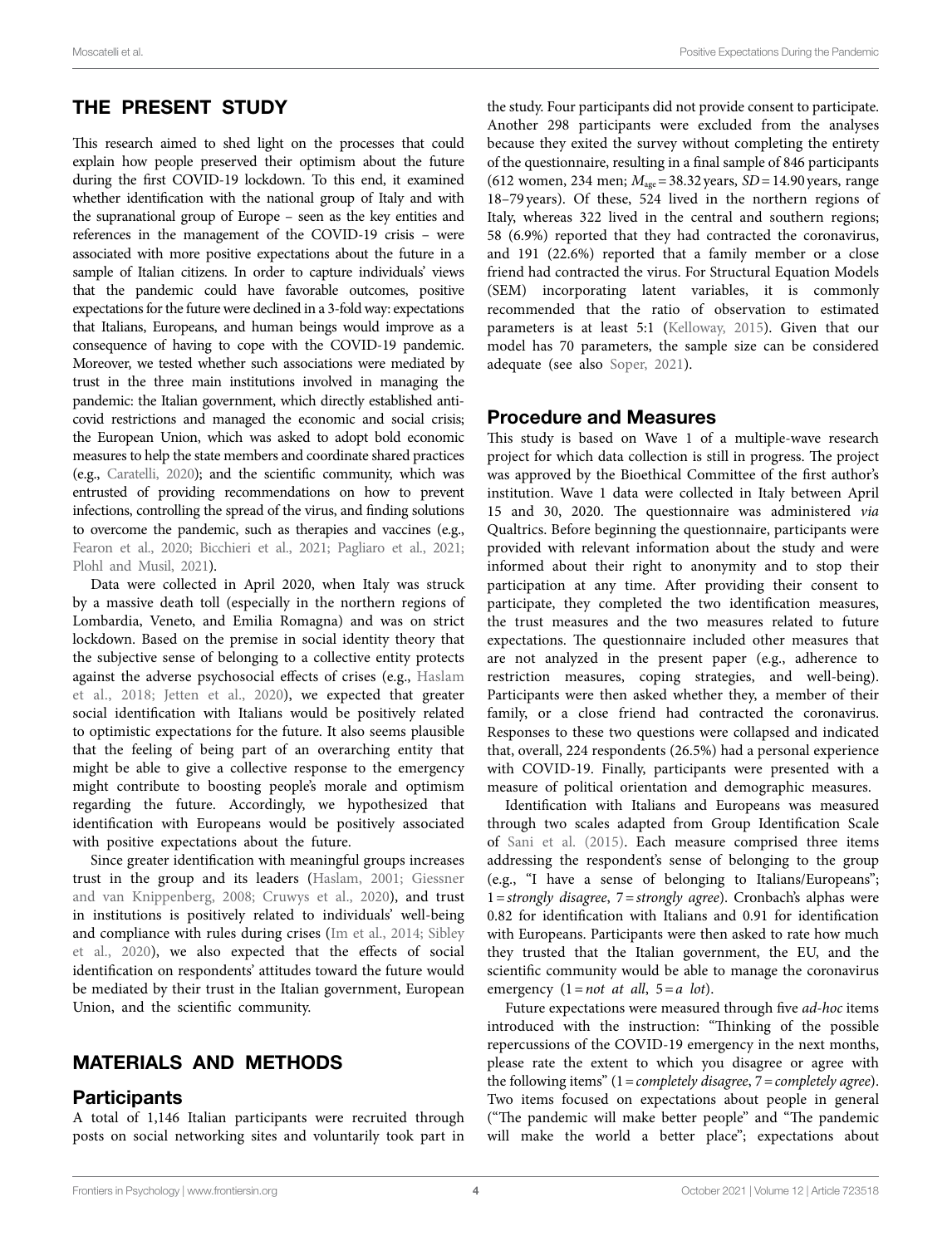humankind;  $\alpha$  = 0.80). One item concerned positive expectations about Italian leaders ("The emergency will teach Italian leaders how to cope with new crises") and two pertained to expectations about the EU ("The emergency will make European Union countries more united" and "The emergency will increase collaboration among European Union nations";  $\alpha$  = 0.93). Finally, political orientation was measured by asking participants to report their political self-placement on an 11-point left–right continuum (0=*completely left*, 10=*completely right*). The sample mean of political orientation was 3.99 (*SD*=2.20).

## RESULTS

#### Preliminary Analyses

Table 1 shows the mean values of all measures in the total sample and as a function of gender, place of residence, and personal experience with COVID-19 infection. Overall, participants showed higher identification with Italians than Europeans, *t*(845)=23.59, *p*<0.001, Cohen's *d*=0.82. They reported lower trust in the Italian government than in the EU, *t*(845)=−17.61, *p*<0.001, *d*=0.61, or in the scientific community, *t*(845)=−24.77, *p*<0.001, *d*=0.86. Trust in the EU was lower than trust in the scientific community, *t*(845)=−11.78,  $p$ <0.001,  $d$ =0.41. Expectations about Italian leaders were more positive than expectations about the EU,  $t(845) = 15.68$ ,  $p < 0.001$ , *d*=0.54, or expectations about humankind, *t*(845)=7.77, *p*<0.001, *d*=0.27. Expectations about humankind were more positive than expectations about the EU,  $t(845) = 8.72$ ,  $p < 0.001$ ,  $d = 0.30$ .

We conducted a series of univariate ANOVAs to assess variations in social identification, trust, or expectations for the future due to participant's gender, place of residence (northern Italy vs. central and southern Italy), or personal experience with COVID-19 infection. Women reported higher trust in

the EU,  $F(1, 844) = 21.10, p < 0.001, \eta^2 = 0.024$ , and more positive expectations about Italian leaders,  $F(1, 844) = 7.72$ ,  $p = 0.006$ ,  $\eta^2$ =0.009, than men did. Gender had no other significant effects, *F*s<3.71, *p*s>0.055. Participants living in northern Italy showed higher levels of trust in the EU,  $F(1, 844) = 6.60$ ,  $p=0.010$ ,  $\eta^2=0.008$ , and lower levels of positive expectations about humankind,  $F(1, 844) = 6.11$ ,  $p = 0.014$ ,  $\eta^2 = 0.007$ , than participants living in central and southern Italy. No other differences between northern and southern participants were found, *F*s<1.95, *p*s>0.163. Finally, participants who had personally experienced COVID-19 infection showed slightly higher levels of trust in the Italian government,  $F(1, 844) = 3.90$ ,  $p=0.049$ ,  $\eta^2=0.005$ , and more positive expectations about humankind,  $F(1, 844) = 4.85$ ,  $p = 0.028$ ,  $\eta^2 = 0.006$ , than participants who had not personally experienced the virus. No other differences emerged, *F*s<3.17, *p*s>0.075.

Table 2 shows the correlations among the study variables, including political orientation and age, which were included as control variables in the mediation model. As can be seen, being politically oriented to the right-wing was negatively related to identification with Europeans, the three trust measures, and expectations about the EU. Age had negative associations with some of the study variables: The older the participants, the lower their levels of identification with Europeans, trust in the three institutions considered, and expectations about Italian leaders.

#### Mediation Model

In order to examine the relationships among identification with Italians and Europeans and participants' expectations regarding the impact of the COVID-19 emergency, we estimated a model in which both identification measures were modeled as predictors and the three measures of expectations were included as parallel outcomes. Trust in the Italian government,

<span id="page-4-0"></span>TABLE 1 | Descriptive statistics as a function of gender, place of residence, and experience with COVID-19 infection.

| <b>Variables</b>                         |              |            | Gender     |              | <b>Place of residence</b> | <b>Experience with COVID-19</b> |             |  |
|------------------------------------------|--------------|------------|------------|--------------|---------------------------|---------------------------------|-------------|--|
|                                          | <b>Total</b> | Women      | Men        | <b>North</b> | <b>Center-South</b>       | <b>Yes</b>                      | No          |  |
|                                          | M (SD)       | M (SD)     | M (SD)     | M (SD)       | M (SD)                    | M (SD)                          | M (SD)      |  |
| 1. Identification with<br>Italians       | 5.39(1.05)   | 5.42(1.04) | 5.32(1.06) | 5.38(1.02)   | 5.42(1.09)                | 5.34(1.07)                      | 5.41(1.04)  |  |
| 2. Identification with<br>Europeans      | 4.10(1.55)   | 4.15(1.52) | 3.96(1.63) | 4.16(1.53)   | 4.00(1.58)                | 4.05(1.58)                      | 4.23 (1.46) |  |
| 3. Trust in the Italian<br>government    | 2.95(0.81)   | 2.96(0.81) | 2.94(0.82) | 2.97(0.82)   | 2.93(0.81)                | 3.04(0.84)                      | 2.92(0.81)  |  |
| 4. Trust in the EU                       | 3.42(0.83)   | 3.50(0.81) | 3.21(0.85) | 3.48(0.80)   | 3.33(0.88)                | 3.50(3.39)                      | 3.39(0.84)  |  |
| 5. Trust in the scientific<br>community  | 3.79(0.88)   | 3.78(0.87) | 3.82(0.90) | 3.81(0.86)   | 3.75(0.91)                | 3.88(0.82)                      | 3.76(0.90)  |  |
| 6. Expectations about<br>humankind       | 3.60(1.39)   | 3.66(1.38) | 3.46(1.42) | 3.51(1.37)   | 3.75(1.42)                | 3.67(1.40)                      | 3.43(1.37)  |  |
| 7. Expectations about<br>Italian leaders | 3.97(1.57)   | 4.06(1.52) | 3.73(1.67) | 3.96(1.56)   | 3.99(1.59)                | 3.98(1.57)                      | 3.95(1.58)  |  |
| 8. Expectations about<br>the EU          | 3.20(1.42)   | 3.24(1.40) | 3.07(1.45) | 3.32(1.39)   | 3.15(1.46)                | 3.21(1.42)                      | 3.16(1.41)  |  |

*Measures of identification with Italians, identification with Europeans, and expectations were on a seven-point scale. Trust in institutions was measured on a five-point scale.*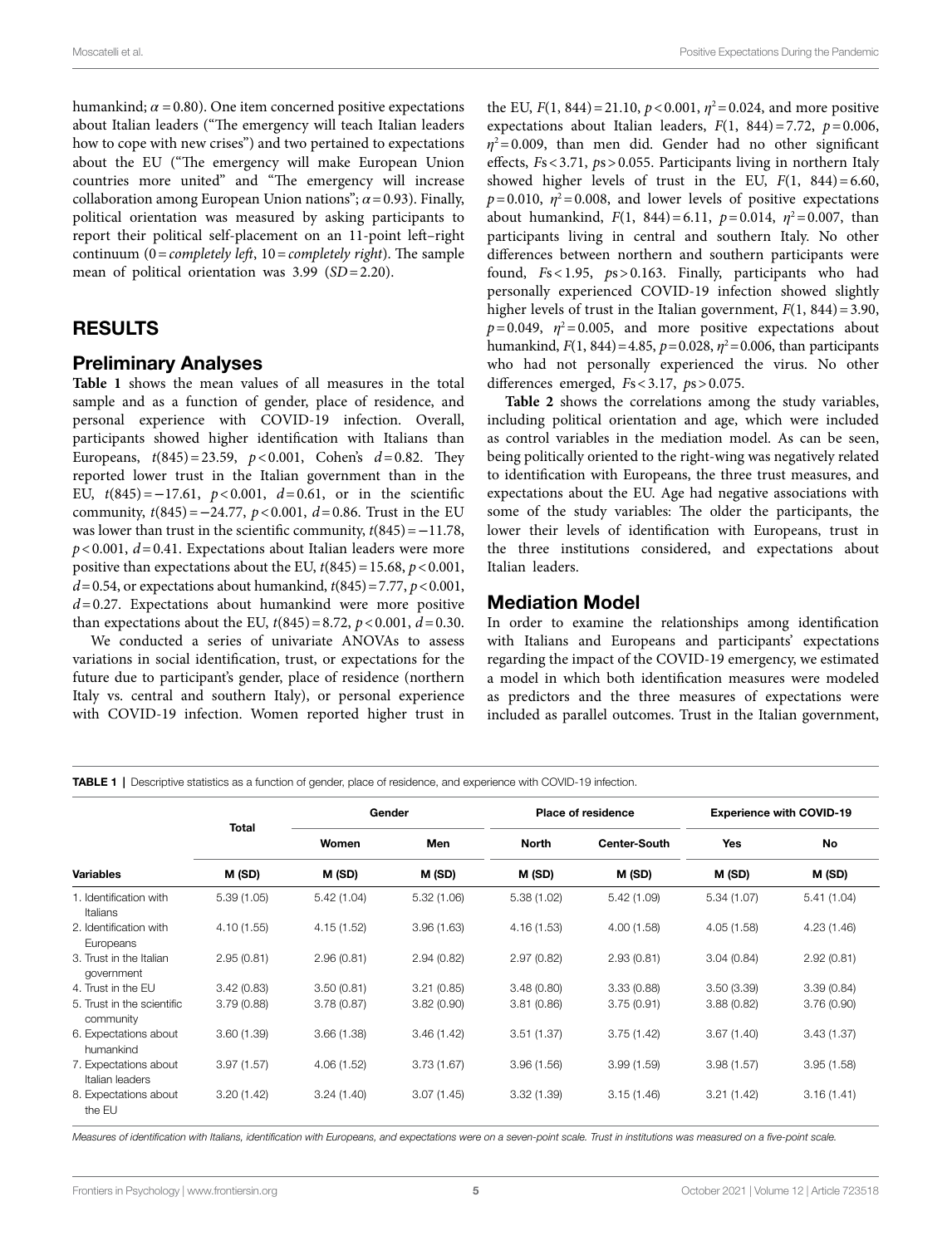#### <span id="page-5-0"></span>TABLE 2 | Correlations among the study variables.

| <b>Measures</b>                       | 1. | 2.        | З.        | 4.        | 5.        | 6.        | 7.        | 8.        | 9.         | 10.        |
|---------------------------------------|----|-----------|-----------|-----------|-----------|-----------|-----------|-----------|------------|------------|
| 1. Identification with Italians       |    | $0.29***$ | $0.28***$ | $0.18***$ | $0.09***$ | $0.24***$ | $0.18***$ | $0.19***$ | 0.04       | 0.03       |
| 2. Identification with Europeans      |    |           | $0.36***$ | $0.17***$ | $0.17***$ | $0.15***$ | $0.19***$ | $0.46***$ | $-0.38***$ | $-0.10**$  |
| 3. Trust in the Italian government    |    |           |           | $0.56***$ | $0.33***$ | $0.17***$ | $0.34***$ | $0.29***$ | $-0.23***$ | $-0.13***$ |
| 4. Trust in the EU                    |    |           |           |           | $0.43***$ | $0.20***$ | $0.26***$ | $0.22***$ | $-0.07*$   | $-0.13***$ |
| 5. Trust in the scientific community  |    |           |           |           |           | 0.06      | $0.13***$ | $0.12***$ | $-0.14***$ | $-0.22***$ |
| 6. Expectations about humankind       |    |           |           |           |           |           | $0.58***$ | $0.53***$ | 0.01       | 0.06       |
| 7. Expectations about Italian leaders |    |           |           |           |           |           |           | $0.54***$ | $-0.03$    | $-0.12***$ |
| 8. Expectations about the EU          |    |           |           |           |           |           |           |           | $-0.16***$ | $-0.07*$   |
| 9. Political orientation              |    |           |           |           |           |           |           |           |            | 0.02       |
| $10.$ Age                             |    |           |           |           |           |           |           |           |            |            |

*\* p<0.05; \*\*p<0.01; \*\*\*p<0.001.*

the EU, and the scientific community were added as parallel mediators of the two identification measures and the outcome measures. The identification and expectations variables (i.e., the variables composed of two or more items) were latent variables, with items as indicators. The model also estimated correlations between predictors (i.e., social identification), mediators, and outcomes (i.e., expectations for the future). Gender, age, place of residence, experience with COVID-19 infection, and political orientation were included as control variables.

In order to adjust for measurement errors, structural equation modeling with latent variables [\(Bollen, 1989\)](#page-9-27) was performed using the M-Plus 8.3 program [\(Muthén and Muthén, 2019](#page-10-35)). Model parameters were estimated using the maximum likelihood method; mediation was tested by calculating bootstrap estimates (2,000 resamples) of indirect effects together with bootstrapping bias-corrected CIs. The model fit was examined in the overall sample based on various indices (Schumacker and Lomax, [2010\)](#page-10-36). The comparative fit index (CFI) and the Tucker–Lewis index (TLI) should exceed 0.90 to be considered acceptable ([Hu and Bentler, 1999](#page-10-37)). The root mean square error of approximation (RMSEA) and standardized root mean square residual (SRMR) should be less than 0.08 [\(Hu and Bentler, 1999](#page-10-37)).

The findings revealed that the model fit was acceptable,  $CFI = 0.955$ ,  $TLI = 0.912$ ,  $RMSEA = 0.068$ , and  $SRMR = 0.041$ . The standardized estimates for direct and indirect effects are reported in **[Table 3](#page-6-0)**. Significant direct links are also shown in **[Figure 1](#page-7-0)**.

Identification with Italians predicted trust in the Italian government, trust in the EU, and trust in the scientific community. Moreover, identification with Italians had a positive direct association with expectations about humankind, whereas it was not directly related to the other outcome variables. Identification with Europeans was significantly related to trust in the Italian government, whereas its link with trust in the EU was only near significant, and the association with trust in the scientific community was not significant. Identification with Europeans also had direct associations with all the outcome measures.

Considering the indirect effects, identification with Italians had an indirect association with expectations about humankind through trust in the EU. It was also indirectly related to expectations about Italian leaders and expectations about Europe through increased trust in the Italian government.

There were also significant associations among some of the control variables (age, gender, place of residence, and political orientation) and the main measures. Higher age was negatively related to identification with Europe,  $\beta = -0.064$ , *SE* = 0.032, *p*=0.046, and 95% CI [−0.124, −0.001], trust in the Italian government *β*=−0.104, *SE*=0.033, *p*=0.001, and 95% CI [−0.167, −0.040], trust in the EU, *β*=−0.119, *SE*=0.033, *p*<0.001, and 95% CI [−0.187, −0.051], and trust in the scientific community, *β*=−0.202, *SE*=0.033, *p*<0.001, and 95% CI [−0.267, −0.137]. Age was also negatively related to expectations about Italian leader, *β*=−0.084, *SE*=0.034, *p*=0.013, and 95% CI [−151, −0.019], whereas it was positively related to expectations about humankind, *β*=0.079, *SE*=0.039, *p*=0.045, and 95% CI [0.002, 0.156]. Gender was significantly related to trust in the EU, *β*=0.138, *SE*=0.034, *p*<0.001, and 95% CI [0.071, 0.206], and expectations about Italian leaders,  $\beta$  = 0.088, *SE* = 0.034, *p* = 0.010, and 95% CI [0.021, 0.155]. As previously mentioned, women reported higher trust in the EU and higher expectations about Italian leaders than men. Place of residence was significantly related to expectations about humankind,  $\beta$ =0.098, *SE*=0.038, *p*=0.011, and 95% CI [0.021, 0.173], which were higher for central and southern respondents. Finally, right-wing respondents were less likely to identify with Europeans, *β*=−0.381, *SE*=0.032, *p*<0.001, and 95% CI [−0.440, −0.317], and showed lower trust in Italian leaders, *β*=−0.148, *SE*=0.036, *p*<0.001, and 95% CI [−0.219, −0.074] and in the scientific community, *β*=−0.112, *SE*=0.038, *p*=0.004, and 95% CI [−0.184, −0.035], compared to left-wing respondents.

## **DISCUSSION**

The present study examined whether, during the first wave of COVID-19 in Italy, the strength of identification with two meaningful social groups – one's country and the overarching group of the EU – was related to Italians' positive expectations about the future. We also analyzed whether these associations were mediated by individuals' levels of trust in the main institutions in charge of managing the pandemic.

Overall, the findings supported the general assumption that identifications with Italians and Europeans were positively associated with expectations about the future and highlighted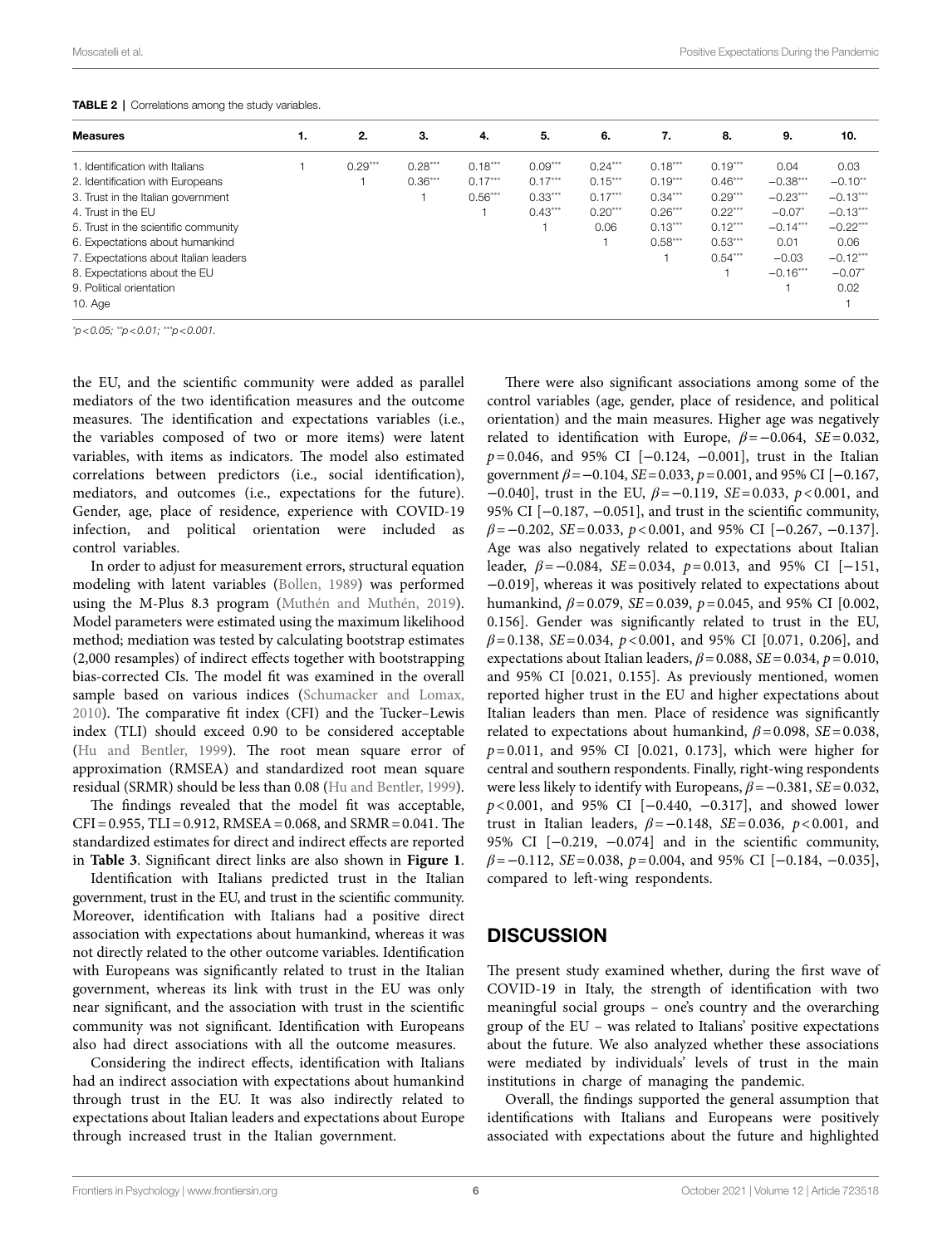|                                                  | <b>Trust in the Italian</b><br>government | Trust in the EU               | Trust in the scientific Expectations about<br>community | humankind                               | <b>Italian leaders</b>                 | <b>Expectations about</b> Expectations about<br>the EU |
|--------------------------------------------------|-------------------------------------------|-------------------------------|---------------------------------------------------------|-----------------------------------------|----------------------------------------|--------------------------------------------------------|
|                                                  | $\beta$ (SE)                              | $\beta$ (SE)                  | $\beta$ (SE)                                            | $\beta$ (SE)                            | $\beta$ (SE)                           | $\beta$ (SE)                                           |
|                                                  | [95% CI]                                  | [95% CI]                      | [95% CI]                                                | [95% CI]                                | [95% CI]                               | [95% CI]                                               |
| <b>Direct effects</b>                            |                                           |                               |                                                         |                                         |                                        |                                                        |
| Identification with Italians                     | $0.206***$ (0.042)                        | $0.144**$ (0.047)             | $0.087$ $(0.043)$                                       | $0.113$ (0.045)                         | 0.013(0.040)                           | $-0.007(0.044)$                                        |
| Identification with                              | [0.123, 0.286]<br>$0.229***$ (0.040)      | [0.048, 0.231]<br>.085(0.084) | [0.006, 0.170]<br>0.082(0.044)                          | [0.025, 0.199]<br>$0.132**$ (0.052)     | $[-0.064, 0.091]$<br>$0.132**$ (0.052) | $[-0.096, 0.077]$<br>$0.391***$ (0.046)                |
| Europeans<br>Trust in the Italian                | [0.148, 0.305]                            | $[-0.002, 0.173]$             | $[-0.004, 0.168]$                                       | [0.034, 0.236]<br>0.061(0.052)          | [0.000, 0.484]<br>$0.273***$ (0.044)   | [0.300, 0.484]<br>$0.107* (0.046)$                     |
| government<br>Trust in the EU                    |                                           |                               |                                                         | $[-0.038, 0.162]$<br>$0.171***$ (0.050) | $[-0.007, 0.164]$<br>0.079(0.044)      | [0.011, 0.196]<br>$0.113**$ (0.043)                    |
| Trust in the scientific                          |                                           |                               |                                                         | [0.069, 0.267]<br>$-0.027(0.045)$       | $[-0.007, 0.164]$<br>$-0.016(0.037)$   | [0.030, 0.197]<br>$-0.018(0.039)$                      |
| community                                        |                                           |                               |                                                         | $[-0.115, 0.060]$                       | $[-0.089, 0.057]$                      | $[-0.093, 0.057]$                                      |
| <b>Indirect effects</b>                          |                                           |                               |                                                         |                                         |                                        |                                                        |
| Identification with                              |                                           |                               |                                                         | 0.013(0.011)                            | $0.056***$ (0.014)                     | $0.022^* (0.010)$                                      |
| Italians $\rightarrow$ Trust in the              |                                           |                               |                                                         | $[-0.008, 0.035]$                       | [0.031, 0.087]                         | [0.002, 0.043]                                         |
| Italian government-<br>Identification with       |                                           |                               |                                                         | $0.025^{\circ}$ (0.011)                 | 0.011(0.008)                           | 0.016(0.009)                                           |
| Italians $\rightarrow$ Trust in the              |                                           |                               |                                                         | [0.006, 0.051]                          | $[-0.001, 0.029]$                      | [0.003, 0.036]                                         |
| $EU \rightarrow$<br>Identification with          |                                           |                               |                                                         | $-0.002(0.005)$                         | $-0.001(0.004)$                        | $-0.002(0.004)$                                        |
| Italians $\rightarrow$ Trust in the              |                                           |                               |                                                         | $[-0.013, 0.006]$                       | $[-0.010, 0.006]$                      | $[-0.010, 0.005]$                                      |
| scientific community→                            |                                           |                               |                                                         |                                         |                                        |                                                        |
| Identification with                              |                                           |                               |                                                         | 0.014(0.013)                            | $0.062***$ (0.015)                     | $0.025$ <sup>*</sup> (0.012)                           |
| Europeans→ Trust in the<br>Italian government→   |                                           |                               |                                                         | $[-0.009, 0.040]$                       | [0.036, 0.093]                         | [0.002, 0.048]                                         |
| Identification with                              |                                           |                               |                                                         | 0.014(0.009)                            | 0.007(0.005)                           | 0.010(0.006)                                           |
| Europeans→ Trust in the                          |                                           |                               |                                                         | [0.000, 0.034]                          | $[-0.001, 0.019]$                      | [0.000, 0.023]                                         |
| $EU\rightarrow$<br>Identification with           |                                           |                               |                                                         | $-0.002(0.004)$                         | $-0.001(0.004)$                        | $-0.001(0.004)$                                        |
| Europeans→ Trust in the<br>scientific community- |                                           |                               |                                                         | $[-0.012, 0.006]$                       | $[-0.009, 0.006]$                      | $[-0.010, 0.006]$                                      |

#### <span id="page-6-0"></span>TABLE 3 | Standardized Direct and Indirect Effects.

*\* p<0.05; \*\*p<0.005; \*\*\*p<0.001.*

the key role of two of the proposed mediators, that is, trust in the Italian government and the EU. Specifically, identification with Italians seemed to feed respondents' views that the country's leaders would learn from the management of the pandemic and that the crisis would strengthen the EU by enhancing respondents' levels of trust in the national government. Moreover, the stronger respondents reported their ties with Italians to be, the more optimistic they were about the possibility that the COVID-19 pandemic would have positive outcomes in terms of the improvement of humankind. This association was partially mediated by increased trust in the EU. Identification with Europeans was directly associated with the three kinds of expectations for the future and was also indirectly associated with expectations about Italian leaders and the EU through increased trust in the Italian government.

Finally, trust in the scientific community was positively correlated with the identification measures as well as with positive expectations about the Italian government and the EU at the bivariate levels, but these relations (expect for the positive association with identification with Italians) were

notsignificant when considering the whole model. These findings suggest that trust in the scientific community is likely to rely on other sources. In this respect, it turned out to have interesting negative associations with political orientation – with rightwing oriented respondents showing lower trust than left-wing oriented respondents – and age. Additionally, trust in the scientific community is probably related to other types of outcomes, such as compliance with the COVID-19 containment measures or expectations about the effectiveness of the vaccination campaign (e.g., [Bicchieri et al., 2021](#page-9-26)).

In general terms, the present findings highlighted that both identification with Italians and identification with Europeans contributed to feeding respondents' optimistic views of the post-pandemic future. At the same time, the results revealed specific patterns through which identifications with the two groups are related to positive expectations. As mentioned, identification with Italians was quite high in absolute terms, and was positively related to expectations about Italian leaders and the EU through increased trust in the Italian government. All in all, the importance of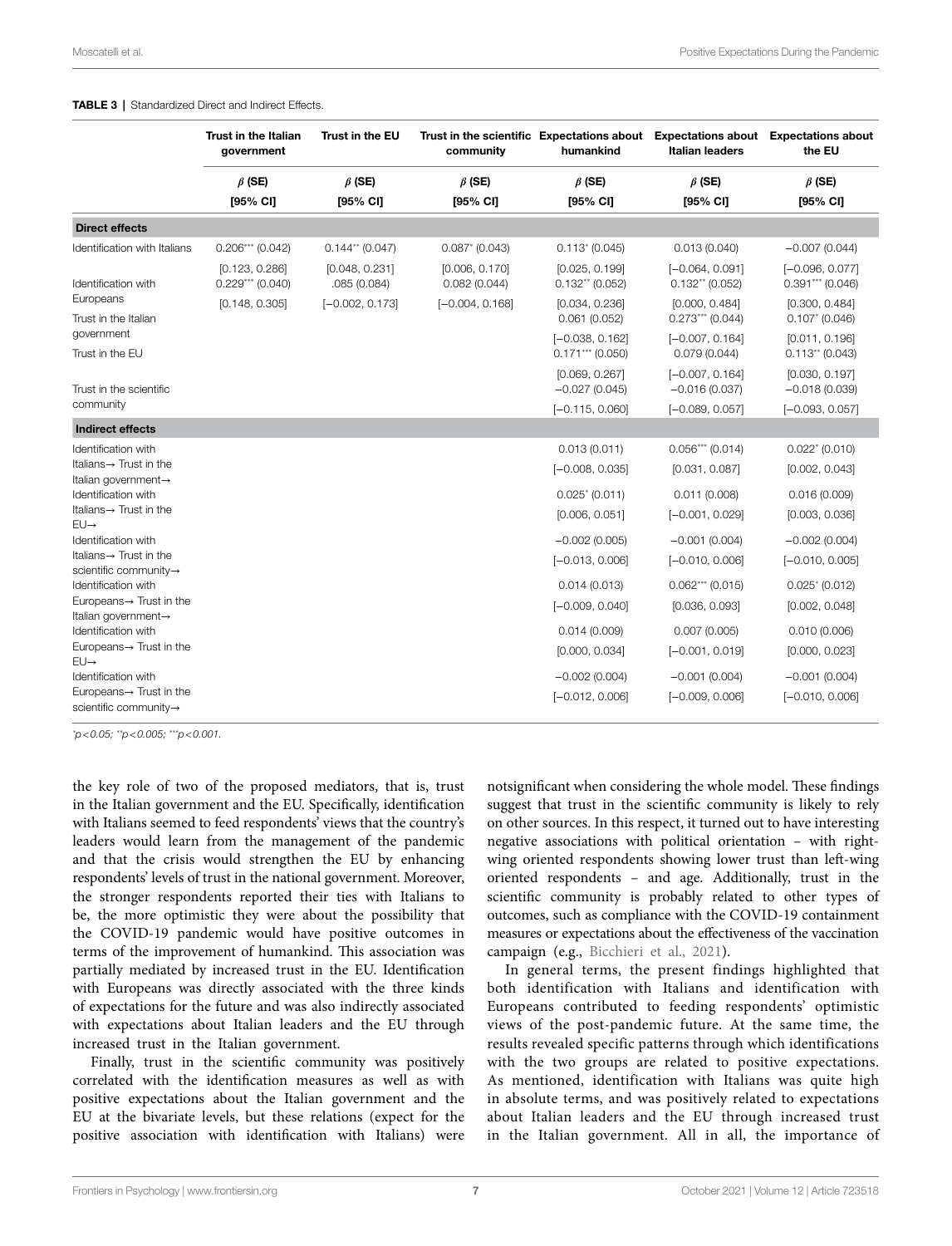<span id="page-7-0"></span>

identification with Italians and trust in the Italian government in sustaining expectations for life after the COVID-19 pandemic can be seen as reflecting a rally-round-the-flag effect, that is, the increased support for a country's government that typically follows the perception of a common threat during international crises ([Greenaway and Cruwys, 2019](#page-9-9); [Moscatelli et al., 2019](#page-10-38); [Sibley et al., 2020\)](#page-10-15). Moreover, identification with Italians was related to expectations about humankind through increased trust in the EU, whereas the links between identification with Europeans and expectations about Italian leaders and the EU were partially accounted for by trust in the Italian government. Thus, these findings seem to suggest that the two group memberships somehow reinforce respondents' trust in one another's institutions, possibly underlining their views and hope that the two groups are interconnected and should reciprocally cooperate in dealing with the crisis. Indeed, the attachments to one's nation and the superordinate group of Europeans were positively related, likely because, for Italians, membership in the EU fulfills a need for societal modernization and reform of their own country ([Balfour and Robustelli, 2019\)](#page-9-28). This finding aligns with previous evidence on the interplay between national and European identification [\(Cinnirella,](#page-9-14)  [1997](#page-9-14); [Triandafyllidou, 2008](#page-11-8); [Kende et al., 2018\)](#page-10-39).

Somehow surprisingly, trust in the EU as an institution – which, in line with pre-pandemic evidence [\(Serricchio, 2012](#page-10-40); [Balfour and Robustelli, 2019](#page-9-28)), was higher than trust in the

national government – did not account for the links between identification with Europeans and expectations for the future. We suspect that, at the very beginning of the pandemic, Italians' traditionally high levels of Europeism and European identification might have been under strain due to the lack of a joint and coordinated reaction by European countries, as well as by the awareness of being the only EU country to be hit severely by the COVID-19 ([Falcone et al., 2020;](#page-9-22) [Fontana, 2020\)](#page-9-29). In other words, our findings highlight that the possibility of identifying with and therefore feeling close to the Europeans was the key predictor of expectations about the future. It should also be noted that, consistent with the results of political polls (e.g., [Emanuele et al.,](#page-9-30)  [2016;](#page-9-30) [Angelucci and Emanuele, 2020](#page-9-31)), identification with Europeans was related to political orientation, with rightwing respondents less likely to identify with Europe. It was also higher for younger respondents, supporting previous findings of a more positive views of the EU among young people (Wike et al., 2019).

Despite variations due to political orientation and age, the strong direct associations among identification with Europeans and positive for the future underline the importance of the EU membership in facing the pandemic. Not only does the EU have more resources than individual member states in bargaining with drug companies for vaccine supplies and providing financial support to the most hard-hit countries, but it can also help individuals cope with feelings of insecurity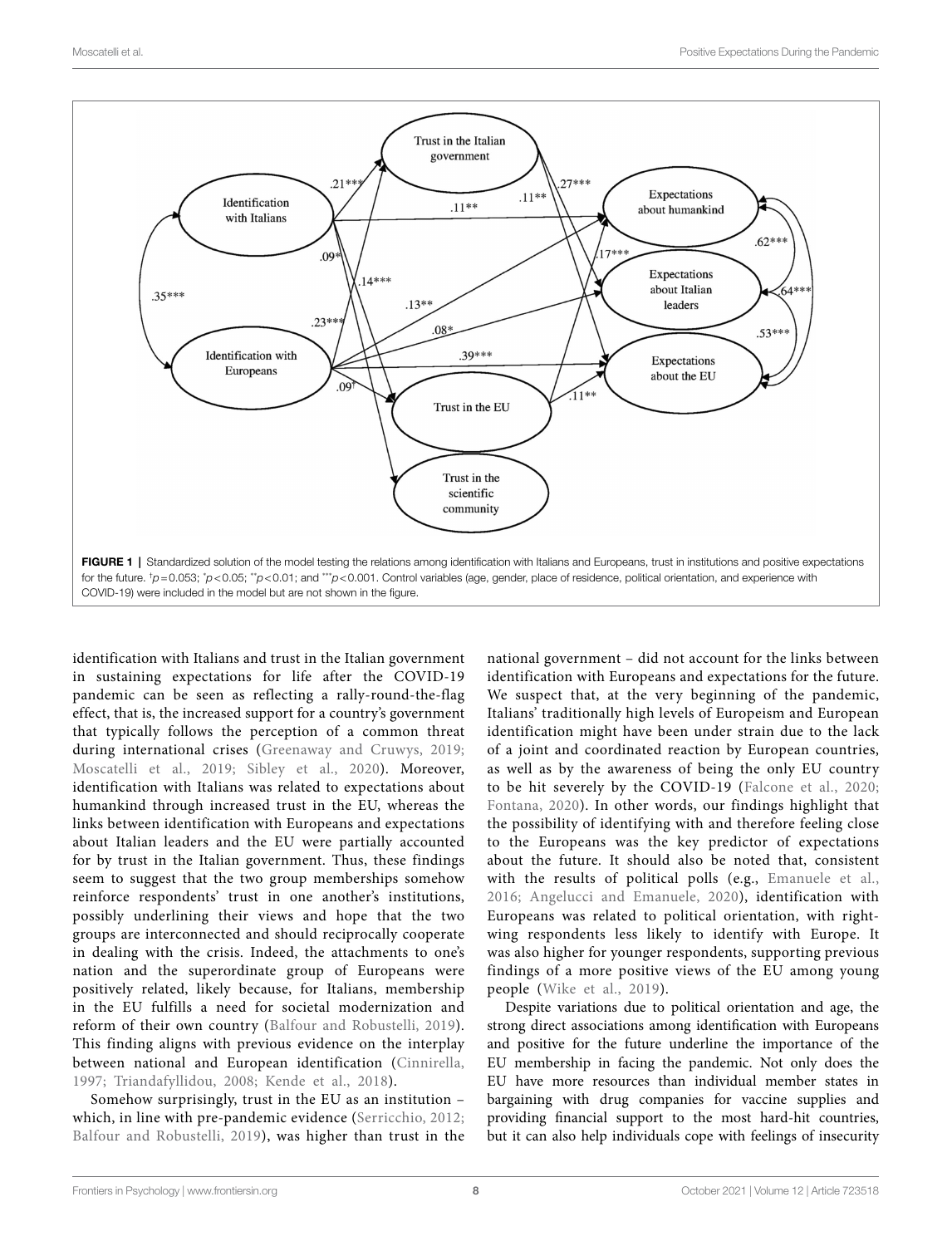and fear related to the pandemic. Namely, individuals' feelings of belonging to an inclusive group such as the EU can buffer the negative impact of the pandemic at a psychological level.

The results of this study can be interpreted in terms of compensatory strategies intended to restore people's perceptions of control over events when they have to deal with uncertainty and unpredictability ([Pellegrini et al., 2021\)](#page-10-41). In fact, expectations that even the COVID-19 crisis will have positive repercussions might be related to the widely shared assumption that the world is fundamentally just ([Lerner, 1980;](#page-10-42) [Tomaka and](#page-11-12)  [Blascovich, 1994](#page-11-12)), implying that good outcomes will somehow compensate for negative events. This reasoning can increase individuals' willingness to accept tragic events while reducing their need to appeal to other compensatory strategies, such as beliefs in conspiracy theories, to regain control over a threatening reality [\(Biddlestone et al., 2020](#page-9-32); [Moscatelli et al.,](#page-10-43)  [2021;](#page-10-43) [Pellegrini et al., 2021\)](#page-10-41). Such an account in terms of compensatory strategies does not undermine the novel findings that national and European identification can support individuals' coping by strengthening positive expectations for the future. Nevertheless, further studies should address this issue and examine whether endorsing positive expectations for the future results in lower feelings of threat.

This study has certain limitations. In particular, relying on cross-sectional data restricts the inferences that can be made concerning the causal direction of the effects. As previously mentioned, based on social identity theory (e.g., [Tajfel and](#page-11-4)  [Turner, 1986](#page-11-4); Jetten et al., 2020), we assumed that social identification functioned as a predictor of trust in the institutions under consideration and, through it, of expectations for the future. Future studies could rule out alternative paths by adopting an experimental design where identifications are experimentally induced or by employing a longitudinal design. These should, however, consider the multiple factors that might intervene in a pandemic crisis, such as fluctuations in contagion due to changes in COVID-19 containment measures, seasonal changes, and vaccination campaigns.

## Theoretical and Practical Implications

From a theoretical perspective, these results add to the literature showing the benefits of social identification for both physical and psychological well-being, coping with crisis, or compliance with health recommendations (e.g., [Haslam et al., 2018](#page-10-6); [Albarello et al., 2019;](#page-9-33) [Jetten et al.,](#page-10-5)  [2020](#page-10-5)). Indeed, the present study highlights that identifying with meaningful social groups might boost people's resilience in the face of threatening events by sustaining their trust in some of the institutional actors involved in the management of a crisis. Such identifications might help people maintain expectations of a better future, feeding the belief that even a crisis can have some desirable side effects.

These findings have important implications for the management of the coronavirus crisis. First, national leaders should act in ways that boost citizens' identifications with their national group. At the communicative level, this might be done by stressing that "We are all in this together" and avoiding emphasizing

contrasts between subgroups within the same nation (for example, among different political parties). Even though it is very likely that different political parties, different categories of workers, and other specific segments of the population (e.g., older people or the parents of schoolchildren) will have different interests, it is important that governments maintain and reinforce the idea that, despite divergences and the difficulty of making decisions that satisfy all parties, the country is facing a common fate and all involved parties must work toward a common goal. Citizens should feel that they can be proud of their nation and their government without forgetting that they are all "in the same boat" and should pursue a common goal (for similar reasoning, see [Scardigno et al., 2021](#page-10-8)).

Although the EU may be seen as a quite distant entity, as its authorities are often depicted as "rulers" and "bureaucrats" (e.g., [Wike et al., 2019](#page-11-11); [Berti, 2020\)](#page-9-34), it is nevertheless crucial that European leaders put energy into improving communication with EU citizens. Seeing that the EU is cohesive and able to reach collective goals (for instance, when dealing with drug companies to obtain a vaccine supply and supporting member states in need) might reinforce individuals' sense of belonging to the EU. This was clearly grasped by the President of the European Commission, Ursula von der Leyen, when she called for a common European identity to overcome early setbacks in responding to the pandemic: "When Europe really needed an 'all for one' spirit, too many initially gave an 'only for me' response" ([Wheaton and De La Baume, 2020\)](#page-11-13). As our findings suggest, stronger European identification might be key to tackling fears and challenges related to the pandemic. National leaders should also be aware of the importance of nurturing the sense of being part of a superordinate common group when communicating about EU decisions [\(Gaertner et al.,](#page-9-35)  [2016;](#page-9-35) [Haslam et al., 2021](#page-10-9)).

In conclusion, this study highlights the crucial role of group identification in fostering individuals' trust in the institutions in charge of addressing a large-scale crisis like the coronavirus pandemic and in nurturing more positive views of the future. If individuals can count on meaningful shared identities, they will be better equipped to face the prescribed restrictions and even maintain hope that such a crisis will ultimately have some positive outcomes.

# DATA AVAILABILITY STATEMENT

The datasets presented in this study can be found in online repositories. The names of the repository/repositories and accession number(s) can be found at: [https://osf.io/td2sr/?view\\_](https://osf.io/td2sr/?view_only=de4c49b6a1f64452ab698bcb8e09a6f3) [only=de4c49b6a1f64452ab698bcb8e09a6f3.](https://osf.io/td2sr/?view_only=de4c49b6a1f64452ab698bcb8e09a6f3)

# ETHICS STATEMENT

The studies involving human participants were reviewed and approved by Bioethical Committee of the University of Bologna. The participants provided their written informed consent to participate in this study.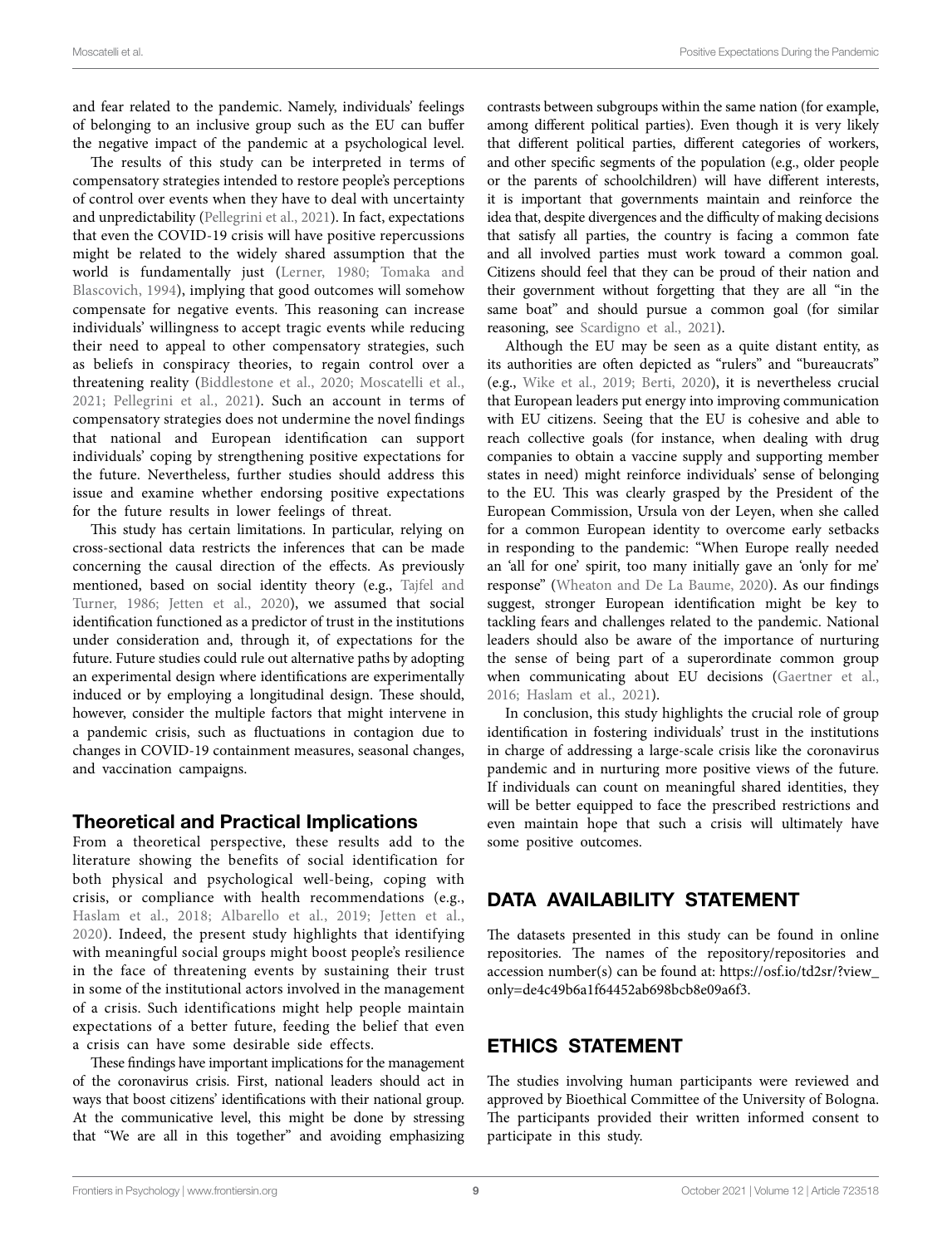# AUTHOR CONTRIBUTIONS

SM, ARG, and LB conceived and designed the study. SM, ARG, LB, SC, and MM collected the data. SM and MM conducted the statistical analyses. All authors wrote the manuscript and contributed to its final version. ARG funded the research.

# **REFERENCES**

- <span id="page-9-17"></span>Aichholzer, J., Kritzinger, S., and Plescia, C. (2021). National identity profiles and support for the European Union. *Eur. Union Politics* 22, 293–315. doi: [10.1177/1465116520980068](https://doi.org/10.1177/1465116520980068)
- <span id="page-9-33"></span>Albarello, F., Prati, F., Sangiorgi, L., Tremosini, M., Menegatti, M., Depolo, M., et al. (2019). Does hub-and-spoke organization of healthcare system promote workers' satisfaction? *J. Appl. Soc. Psychol.* 49, 634–646. doi: [10.1111/jasp.](https://doi.org/10.1111/jasp.12623) [12623](https://doi.org/10.1111/jasp.12623)
- <span id="page-9-31"></span>Angelucci, D., and Emanuele, V. (2020). Italiani spaccati sull'Europa, ma non è solo una questione di destra vs sinistra. Centro Italiano Studi Elettorali. Available at: [https://cise.luiss.it/cise/2020/05/04/italiani-spaccati-sulleuropa](https://cise.luiss.it/cise/2020/05/04/italiani-spaccati-sulleuropa-ma-non-e-solo-una-questione-di-destra-vs-sinistra/)[ma-non-e-solo-una-questione-di-destra-vs-sinistra/](https://cise.luiss.it/cise/2020/05/04/italiani-spaccati-sulleuropa-ma-non-e-solo-una-questione-di-destra-vs-sinistra/) (Accessed June 8, 2021).
- <span id="page-9-28"></span>Balfour, R., and Robustelli, L. (2019). Why did Italy fall out of love with Europe? IAI Commentaries, 19/48. Available at: [https://www.iai.it/en/](https://www.iai.it/en/pubblicazioni/why-did-italy-fall-out-love-europe) [pubblicazioni/why-did-italy-fall-out-love-europe](https://www.iai.it/en/pubblicazioni/why-did-italy-fall-out-love-europe) (Accessed September 14, 2021).
- <span id="page-9-16"></span><span id="page-9-6"></span>Barzini, L. (1983). *The Impossible Europeans*. London: Weidenfeld and Nicholson. Baumeister, R. F., and Leary, M. R. (1995). The need to belong: desire for interpersonal attachments as a fundamental human motive. *Psychol. Bull.* 117, 497–529. doi: [10.1037/0033-2909.117.3.497](https://doi.org/10.1037/0033-2909.117.3.497)
- <span id="page-9-34"></span>Berti, N. (2020). Italy, Europe and COVID-19: How the COVID-19 pandemic has affected the way Italians view the EU. Public, 1. Available at: [https://](https://www.kantar.com/campaigns/public-journal/issue-1) [www.kantar.com/campaigns/public-journal/issue-1](https://www.kantar.com/campaigns/public-journal/issue-1) (Accessed June 8, 2021).
- <span id="page-9-26"></span>Bicchieri, C., Fatas, E., Aldama, A., Casas, A., Deshpande, I., Lauro, M., et al. (2021). In science we (should) trust: expectations and compliance across nine countries during the COVID-19 pandemic. *PLoS One* 16:e0252892. doi: [10.1371/journal.pone.0252892](https://doi.org/10.1371/journal.pone.0252892)
- <span id="page-9-32"></span>Biddlestone, M., Green, R., and Douglas, K. M. (2020). Cultural orientation, power, belief in conspiracy theories, and intentions to reduce the spread of COVID-19. *Br. J. Soc. Psychol.* 59, 663–673. doi: [10.1111/bjso.12397](https://doi.org/10.1111/bjso.12397)
- <span id="page-9-19"></span>Blair, R. A., Morse, B. S., and Tsai, L. L. (2017). Public health and public trust: survey evidence from the ebola virus disease epidemic in Liberia. *Soc. Sci. Med.* 172, 89–97. doi: [10.1016/j.socscimed.2016.11.016](https://doi.org/10.1016/j.socscimed.2016.11.016)
- <span id="page-9-21"></span>Bol, D., Giani, M., Blais, A., and Loewen, P. J. (2020). The effect of COVID-19 lockdowns on political support: some good news for democracy? *Eur. J. Polit. Res.* 60, 497–505. doi: [10.1111/1475-6765.12401](https://doi.org/10.1111/1475-6765.12401)
- <span id="page-9-27"></span>Bollen, K. A. (1989). *Structural Equations with Latent Variables*. *1st Edn.* New York: Wiley.
- <span id="page-9-24"></span>Brewer, M. B. (1991). The social self: on being the same and different at the same time. *Personal. Soc. Psychol. Bull.* 17, 475–482. doi: [10.1177/014616729](https://doi.org/10.1177/0146167291175001) [1175001](https://doi.org/10.1177/0146167291175001)
- <span id="page-9-23"></span>Brewer, M. B. (1996). "In-group favoritism: the subtle side of intergroup discrimination," in *Codes of Conduct: Behavioral Research and Business Ethics*. eds. D. M. Messick and A. Tenbrunsel (New York: Russell Sage Foundation), 160–171.
- <span id="page-9-0"></span>Brooks, S. K., Webster, R. K., Smith, L. E., Woodland, L., Wessely, S., Greenberg, N., et al. (2020). The psychological impact of quarantine and how to reduce it: rapid review of the evidence. *Lancet* 395, 912–920. doi: [10.1016/](https://doi.org/10.1016/S0140-6736(20)30460-8) [S0140-6736\(20\)30460-8](https://doi.org/10.1016/S0140-6736(20)30460-8)
- <span id="page-9-1"></span>Cao, W., Fang, Z., Hou, G., Han, M., Xu, X., Dong, J., et al. (2020). The psychological impact of the COVID-19 epidemic on college students in China. *Psychiatry Res.* 287:112934. doi: [10.1016/j.psychres.2020.112934](https://doi.org/10.1016/j.psychres.2020.112934)
- <span id="page-9-13"></span>Caratelli, I. (2020). European Identity and the Test of COVID-19. Istituto Affari Internazionali Commentaries, 20–34.
- <span id="page-9-8"></span>Castano, E., and Dechesne, M. (2005). On defeating death: group reification and social identification as immortality strategies. *Eur. Rev. Soc. Psychol.* 16, 221–255. doi: [10.1080/10463280500436024](https://doi.org/10.1080/10463280500436024)
- <span id="page-9-14"></span>Cinnirella, M. (1997). Towards a European identity? Interactions between the national and European social identities manifested by university students

# FUNDING

The publication fees were founded by the Fondo di Finanziamento delle Attività Base di Ricerca (FFABR) provided by the Ministero dell'Istruzione, dell'Università e della Ricerca (Legge n. 232 del 11 dicembre 2016, art. 1, cc. 295-302) to ARG.

in Britain and Italy. *Br. J. Soc. Psychol.* 36, 19–31. doi: [10.1111/j.2044-8309.1997.](https://doi.org/10.1111/j.2044-8309.1997.tb01116.x) [tb01116.x](https://doi.org/10.1111/j.2044-8309.1997.tb01116.x)

- <span id="page-9-15"></span>Cram, L. (2009). Identity and European integration: diversity as a source of integration. *Nat. National.* 15, 109–128. doi: [10.1111/j.1469-8129.2009.00367.x](https://doi.org/10.1111/j.1469-8129.2009.00367.x)
- <span id="page-9-11"></span>Crimston, C. R., and Selvanathan, H. P. (2020). Polarisation. in *Together Apart: The psychology of COVID-19*. eds. J. Jetten, S. D. Reicher, S. A. Haslam and T. Cruwys (London, UK: Sage Publications), 107–112.
- <span id="page-9-5"></span>Cruwys, T., Greenaway, K., Ferris, L. J., Rathbone, J. A., Saeri, A. K., Williams, E., et al. (2020). When trust goes wrong: a social identity model of risk taking. *J. Pers. Soc. Psychol.* 120, 57–83. doi: [10.1037/pspi0000243](https://doi.org/10.1037/pspi0000243)
- <span id="page-9-18"></span>Daniele, G., and Geys, B. (2015). Interpersonal trust and welfare state support. *Eur. J. Polit. Econ.* 39, 1–12. doi: [10.1016/j.ejpoleco.2015.03.005](https://doi.org/10.1016/j.ejpoleco.2015.03.005)
- <span id="page-9-3"></span>Drury, J. (2018). The role of social identity processes in mass emergency behaviour: an integrative review. *Eur. Rev. Soc. Psychol.* 29, 38–81. doi: [10.1080/10463283.2018.1471948](https://doi.org/10.1080/10463283.2018.1471948)
- <span id="page-9-10"></span>Drury, J., Reicher, S., and Stott, C. (2020). Covid-19 in context: why do people die in emergencies? It's probably not because of collective psychology. *Br. J. Soc. Psychol.* 59, 686–693. doi: [10.1111/bjso.12393](https://doi.org/10.1111/bjso.12393)
- <span id="page-9-30"></span>Emanuele, V., Maggini, N., and Marino, B. (2016). Gaining votes in Europe against Europe? How national contexts shaped the results of Eurosceptic parties in the 2014 European parliament elections. *J. Contemp. Eur. Res.* 12, 697–715.
- <span id="page-9-20"></span>Esaiasson, P., Sohlberg, J., Ghersetti, M., and Johansson, B. (2020). How the coronavirus crisis affects citizen trust in institutions and in unknown others: evidence from 'the swedish experiment.' Eur. J. Polit. Res. [Preprint]. doi[:10.1111/1475-6765.12419](https://doi.org/10.1111/1475-6765.12419)
- <span id="page-9-12"></span>European Council (2020). Conclusions of the President of the European Council Following the Video Conference of the Members of the European Council, 23 April 2020. Available at: [https://www.consilium.europa.eu/en/press/press](https://www.consilium.europa.eu/en/press/press-releases/2020/04/23/conclusions-by-president-charles-michel-following-the-video-conference-with-members-of-the-european-council-on-23-april-2020/)[releases/2020/04/23/conclusions-by-president-charles-michel-following-the](https://www.consilium.europa.eu/en/press/press-releases/2020/04/23/conclusions-by-president-charles-michel-following-the-video-conference-with-members-of-the-european-council-on-23-april-2020/)[video-conference-with-members-of-the-european-council-on-23-april-2020/](https://www.consilium.europa.eu/en/press/press-releases/2020/04/23/conclusions-by-president-charles-michel-following-the-video-conference-with-members-of-the-european-council-on-23-april-2020/) (Accessed September 14, 2021).
- <span id="page-9-22"></span>Falcone, R., Colì, E., Felletti, S., Sapienza, A., Castelfranchi, C., and Paglieri, F. (2020). All we need is trust: how the COVID-19 outbreak reconfigured trust in Italian public institutions. *Front. Psychol.* 11:561747. doi: [10.3389/](https://doi.org/10.3389/fpsyg.2020.561747) [fpsyg.2020.561747](https://doi.org/10.3389/fpsyg.2020.561747)
- <span id="page-9-25"></span>Fearon, P. A., Götz, F. M., and Good, D. (2020). Pivotal moment for trust in science-don't waste it. *Nature* 580, 456–457. doi: [10.1038/d41586-020-01145-7](https://doi.org/10.1038/d41586-020-01145-7)
- <span id="page-9-29"></span>Fontana, O. (2020). Italian Euroscepticism and the COVID-19 Pandemic: Survey insights. IAI 20/90. Available at: [https://www.iai.it/sites/default/files/iaicom2090.](https://www.iai.it/sites/default/files/iaicom2090.pdf) [pdf](https://www.iai.it/sites/default/files/iaicom2090.pdf) (Accessed September 14, 2021).
- <span id="page-9-35"></span>Gaertner, S. L., Dovidio, J. F., Guerra, R., Hehman, E., and Saguy, T. (2016). "A common ingroup identity: a categorization-based approach for reducing intergroup bias," in *Handbook of Prejudice, Discrimination, and Stereotyping*. ed. T. Nelson. 2nd ed (New York: Psychology Press), 433–454.
- <span id="page-9-2"></span>Genç, E., and Arslan, G. (2021). Optimism and dispositional hope to promote college students' subjective well-being in the context of the COVID-19 pandemic. *J. Posit. Sch. Psychol.* 5, 87–96. doi: [10.47602/jpsp.v5i2.255](https://doi.org/10.47602/jpsp.v5i2.255)
- <span id="page-9-4"></span>Giessner, S. R., and van Knippenberg, D. (2008). "License to fail": goal definition, leader group prototypicality, and perceptions of leadership effectiveness after leader failure. *Organ. Behav. Hum. Decis. Process.* 105, 14–35. doi: [10.1016/j.](https://doi.org/10.1016/j.obhdp.2007.04.002) [obhdp.2007.04.002](https://doi.org/10.1016/j.obhdp.2007.04.002)
- <span id="page-9-9"></span>Greenaway, K. H., and Cruwys, T. (2019). The source model of group threat: responding to internal and external threats. *Am. Psychol.* 74, 218–231. doi: [10.1037/amp0000321](https://doi.org/10.1037/amp0000321)
- <span id="page-9-7"></span>Greenberg, J., Solomon, S., and Pyszczynski, T. (1997). Terror management theory of self-esteem and cultural worldviews: empirical assessments and conceptual refinements. *Adv. Exp. Soc. Psychol.* 29, 61–139. doi: [10.1016/](https://doi.org/10.1016/S0065-2601(08)60016-7) [S0065-2601\(08\)60016-7](https://doi.org/10.1016/S0065-2601(08)60016-7)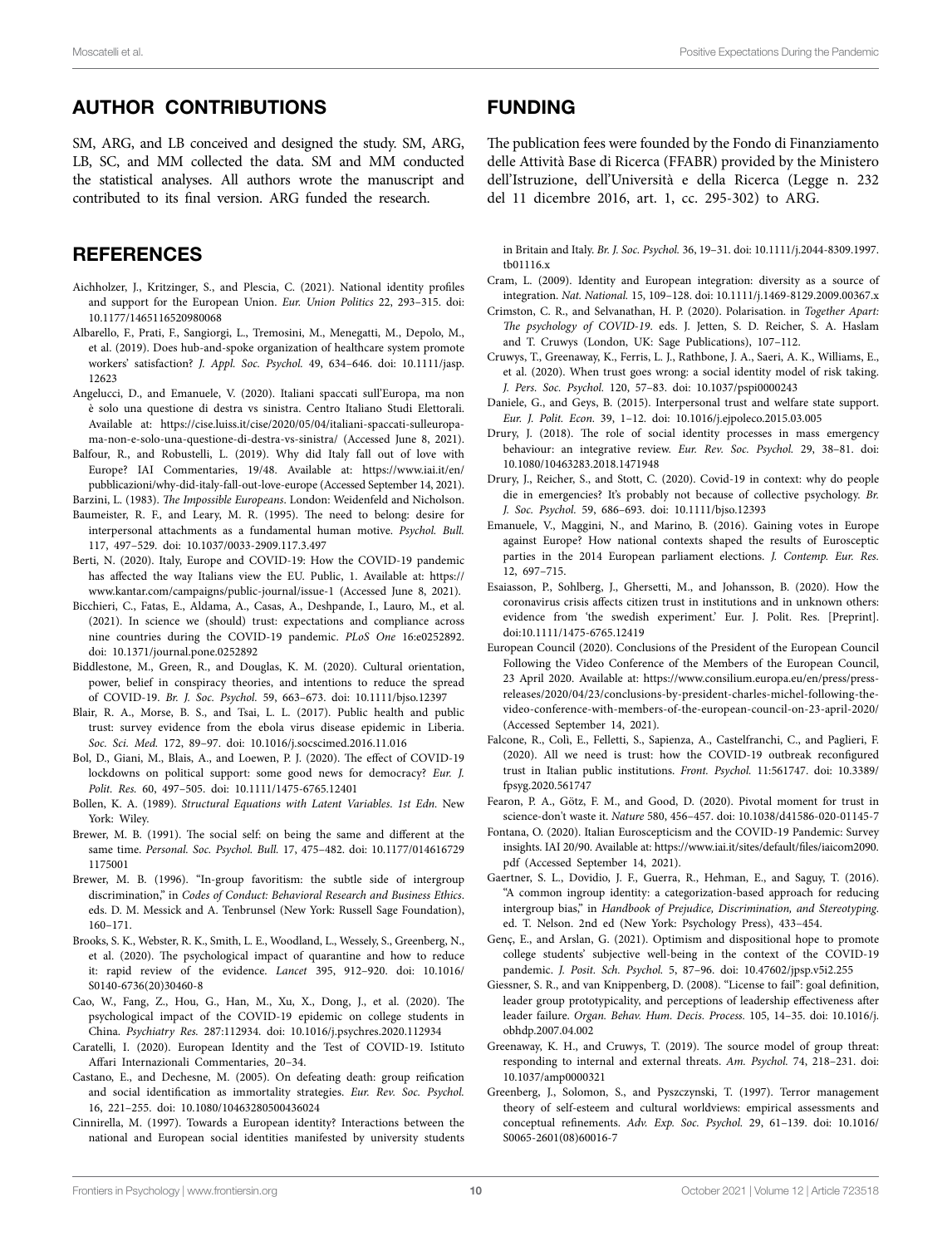- <span id="page-10-25"></span>Han, Q., Zheng, B., Cristea, M., Agostini, M., Belanger, J., Gutzkow, B., et al. (2021). Trust in government regarding COVID-19 and its associations with preventive health behaviour and prosocial behaviour during the pandemic: a cross-sectional and longitudinal study. *Psychol. Med.* doi: [10.1017/](https://doi.org/10.1017/S0033291721001306) [S0033291721001306](https://doi.org/10.1017/S0033291721001306)
- <span id="page-10-26"></span>Harring, N., Jagers, S. C., and Löfgren, Å. (2021). COVID-19: large-scale collective action, government intervention, and the importance of trust. *World Dev.* 138:105236. doi: [10.1016/j.worlddev.2020.105236](https://doi.org/10.1016/j.worlddev.2020.105236)
- <span id="page-10-7"></span>Haslam, S. A. (2001). *Psychology in Organizations: The Social Identity Approach*. London: Sage.
- <span id="page-10-6"></span>Haslam, C., Jetten, J., Cruwys, T., Dingle, G., and Haslam, A. (2018). *The New Psychology of Health: Unlocking the Social Cure*. London: Routledge.
- <span id="page-10-9"></span>Haslam, S. A., Steffens, N. K., Reicher, S. D., and Bentley, S. V. (2021). Identity leadership in a crisis: a 5R framework for learning from responses to COVID-19. *Soc. Issues Policy Rev.* 15, 35–83. doi: [10.1111/sipr.12075](https://doi.org/10.1111/sipr.12075)
- <span id="page-10-17"></span>Hewstone, M. (1986). *Understanding Attitudes to the European Community: A Social-Psychological Study in Four Member States*. Cambridge: Cambridge University Press.
- <span id="page-10-10"></span>Hogg, M. A., and Abrams, D. (1990). "Social motivation, self-esteem and social identity," in *Social Identity Theory: Constructive and Critical Advances*. eds. D. Abrams and M. A. Hogg (Berlin: Springer-Verlag), 28–47.
- <span id="page-10-11"></span>Hogg, M. A., and Abrams, D. (1993). "Towards a single process uncertainty reduction model of social motivation in groups," in *Group Motivation: Social Psychological Perspectives*. eds. M. A. Hogg and D. Abrams (Hemel Hempstead, England: Harvester Wheatsleaf), 173–190.
- <span id="page-10-1"></span>Hossain, M. M., Sultana, A., and Purohit, N. (2020). Mental health outcomes of quarantine and isolation for infection prevention: a systematic umbrella review of the global evidence. *Epidemiol. Health* 42, e2020–e2038. doi: [10.4178/epih.e2020038](https://doi.org/10.4178/epih.e2020038)
- <span id="page-10-37"></span>Hu, L., and Bentler, P. M. (1999). Cutoff criteria for fit indexes in covariance structure analysis: conventional criteria versus new alternatives. *Struct. Equ. Model.* 6, 1–55. doi: [10.1080/10705519909540118](https://doi.org/10.1080/10705519909540118)
- <span id="page-10-19"></span>Im, T., Cho, W., Porumbescu, G., and Park, J. (2014). Internet, trust in government, and citizen compliance. *J. Public Admin. Res. Theory* 24, 741–763. doi: [10.1093/jopart/mus037](https://doi.org/10.1093/jopart/mus037)
- <span id="page-10-5"></span>Jetten, J., Reicher, S. D., Haslam, S. A., and Cruwys, T. (2020). *Together Apart: The Psychology of COVID-19*. Thousand Oaks: Sage.
- <span id="page-10-2"></span>Kachanoff, F. J., Bigman, Y. E., Kapsaskis, K., and Gray, K. (2020). Measuring realistic and symbolic threats of COVID-19 and their unique impacts on well-being and adherence to public health behaviors. *Soc. Psychol. Personal. Sci.* 12, 603–616. doi: [10.1177/1948550620931634](https://doi.org/10.1177/1948550620931634)
- <span id="page-10-32"></span>Kelloway, E. K. (2015). *Using Mplus for Structural Equation Modeling: A researcher's Guide*. *2nd Edn*. Thousand Oaks: SAGE Publications.
- <span id="page-10-39"></span>Kende, A., Hadarics, M., and Zsabò, S. P. (2018). Inglorious glorification and attachment: national and European identities as predictors of anti- and proimmigrant attitudes. *Br. J. Soc. Psychol.* 58, 569–590. doi: [10.1111/bjso.12280](https://doi.org/10.1111/bjso.12280)
- <span id="page-10-30"></span>Kramer, R. M. (1999). Trust and distrust in organizations. *Annu. Rev. Psychol.* 50, 569–598. doi: [10.1146/annurev.psych.50.1.569](https://doi.org/10.1146/annurev.psych.50.1.569)
- <span id="page-10-31"></span>La Barbera, F., and Ferrara, P. C. (2012). Being European in a social dilemma: the effect of European identity on cooperation. *Test. Psychom. Methodol. Appl. Psychol.* 19, 165–175. doi: [10.4473/TPM19.3.2](https://doi.org/10.4473/TPM19.3.2)
- <span id="page-10-3"></span>Lalot, F., Heering, M. S., Rullo, M., Travaglino, G. A., and Abrams, D. (2020). The dangers of distrustful complacency: low concern and low political trust combine to undermine compliance with governmental restrictions in the emerging Covid-19 pandemic. *Group Process. Intergr. Relat.* doi: [10.1177/1368430220967986](https://doi.org/10.1177/1368430220967986)
- <span id="page-10-42"></span>Lerner, M. J. (1980). *The Belief in a Just World: A Fundamental Delusion*. New York: Springer.
- <span id="page-10-14"></span>Li, Q., and Brewer, M. B. (2004). What does it mean to be an American? Patriotism, nationalism, and American identity after 9/11. *Polit. Psychol.* 25, 727–739. doi: [10.1111/j.1467-9221.2004.00395.x](https://doi.org/10.1111/j.1467-9221.2004.00395.x)
- <span id="page-10-21"></span>Meredith, L. S., Eisenman, D. P., Rhodes, H., Ryan, G., and Long, A. (2007). Trust influences response to public health messages during a bioterrorist event. *J. Health Commun.* 12, 217–232. doi: [10.1080/10810730701265978](https://doi.org/10.1080/10810730701265978)
- <span id="page-10-18"></span>Miller, A., and Listhaug, O. (1990). Political parties and confidence in government: a comparison of Norway, Sweden and the United States. *Br. J. Polit. Sci.* 20, 357–386. doi: [10.1017/S0007123400005883](https://doi.org/10.1017/S0007123400005883)
- <span id="page-10-43"></span>Moscatelli, S., Graziani, A., Botindari, L., Ciaffoni, S., and Menegatti, M. (2021). No One Is Saved Alone: National and European Identification as Predictors

of Positive Expectations for the Future and Lower Need for a Strong Leader During COVID-19 Emergency. Paper Accepted at the Virtual ISPS Annual Meeting.

- <span id="page-10-38"></span>Moscatelli, S., Menegatti, M., Albarello, F., Pratto, F., and Rubini, M. (2019). Can we identify with a nation low in morality? The heavy weight of (im) morality in international comparison. *Polit. Psychol.* 40, 93–110. doi: [10.1111/](https://doi.org/10.1111/pops.12504) [pops.12504](https://doi.org/10.1111/pops.12504)
- <span id="page-10-23"></span>Mueller, J. E. (1970). Presidential popularity from Truman to Johnson. *Am. Polit. Sci. Rev.* 64, 18–34. doi: [10.2307/1955610](https://doi.org/10.2307/1955610)
- <span id="page-10-35"></span>Muthén, L. K., and Muthén, B. O. (2019). *Mplus Version 8.3 User's Guide*. Los Angeles: Muthén & Muthén.
- <span id="page-10-28"></span>Pagliaro, S., Sacchi, S., Pacilli, M. G., Brambilla, M., Lionetti, F., Bettache, K., et al. (2021). Trust predicts COVID-19 prescribed and discretionary behavioral intentions in 23 countries. *PLoS One* 16:e0248334. doi: [10.1371/journal.](https://doi.org/10.1371/journal.pone.0248334) [pone.0248334](https://doi.org/10.1371/journal.pone.0248334)
- <span id="page-10-16"></span>Paolini, D., Maricchiolo, F., Pacilli, M. G., and Pagliaro, S. (2020). COVID-19 lockdown in Italy: the role of social identification and social and political trust on well-being and distress. *Curr. Psychol.* doi: [10.1007/s12144-020-01141-0](https://doi.org/10.1007/s12144-020-01141-0)
- <span id="page-10-41"></span>Pellegrini, V., Giacomantonio, M., De Cristofaro, V., Salvati, M., Brasini, M., Carlo, E., et al. (2021). Is Covid-19 a natural event? Covid-19 pandemic and conspiracy beliefs. *Personal. Individ. Differ.* 181:111011. doi: [10.1016/j.](https://doi.org/10.1016/j.paid.2021.111011) [paid.2021.111011](https://doi.org/10.1016/j.paid.2021.111011)
- <span id="page-10-0"></span>Phelan, A. L., Katz, R., and Gostin, L. O. (2020). The novel coronavirus originating in Wuhan, China: challengers for global health governance. *JAMA* 323, 709–710. doi: [10.1001/jama.2020.1097](https://doi.org/10.1001/jama.2020.1097)
- <span id="page-10-27"></span>Plohl, N., and Musil, M. (2021). Modeling compliance with COVID-19 prevention guidelines: the critical role of trust in science. *Psychol. Health Med.* 26, 1–12. doi: [10.1080/13548506.2020.1772988](https://doi.org/10.1080/13548506.2020.1772988)
- <span id="page-10-13"></span>Pyszczynski, T., Lockett, M., Greenberg, J., and Solomon, S. (2021). Terror management theory and the COVID-19 pandemic. *J. Humanist. Psychol.* 61, 173–189. doi: [10.1177/0022167820959488](https://doi.org/10.1177/0022167820959488)
- <span id="page-10-24"></span>Roccato, M., Cavazza, N., Colloca, P., and Russo, S. (2020). A democratic emergency after a health emergency? Exposure to COVID-19, perceived economic threat and support for anti-democratic political systems. *Soc. Sci. Q.* 101, 2193–2202. doi: [10.1111/ssqu.12865](https://doi.org/10.1111/ssqu.12865)
- <span id="page-10-22"></span>Rubin, G. J., Amlot, R., Page, L., and Wessely, S. (2009). Public perceptions, anxiety, and behaviour change in relation to the swine flu outbreak: cross sectional telephone survey. *BMJ* 339:b2651. doi: [10.1136/bmj.b2651](https://doi.org/10.1136/bmj.b2651)
- <span id="page-10-29"></span>Saleem, M., Wojcieszak, M. E., Hawkins, I., Li, M., and Ramasubramanian, S. (2019). Social identity threats: how media and discrimination affect muslim Americans' identification as Americans and trust in the U.S. government. *J. Commun.* 69, 214–236. doi: [10.1093/joc/jqz001](https://doi.org/10.1093/joc/jqz001)
- <span id="page-10-12"></span>Sani, F., Herrera, M., Wakefield, J. R., Boroch, O., and Gulyas, C. (2012). Comparing social contact and group identification as predictors of mental health. *Br. J. Soc. Psychol.* 51, 781–790. doi: [10.1111/j.2044-8309.2012.02101.x](https://doi.org/10.1111/j.2044-8309.2012.02101.x)
- <span id="page-10-34"></span>Sani, F., Madhok, V., Norbury, M., Dugard, P., and Wakefield, J. R. (2015). Greater number of group identifications is associated with healthier behaviour: evidence from a scottish community sample. *Br. J. Health Psychol.* 20, 466–481. doi: [10.1111/bjhp.12119](https://doi.org/10.1111/bjhp.12119)
- <span id="page-10-8"></span>Scardigno, R., Papapicco, C., Luccarelli, V., Zagaria, A. E., Mininni, G., and D'Errico, F. (2021). The humble charisma of a white-dressed man in a desert place: pope Francis' communicative style in the Covid-19 pandemic. *Front. Psychol.* 12:683259. doi: [10.3389/fpsyg.2021.683259](https://doi.org/10.3389/fpsyg.2021.683259)
- <span id="page-10-4"></span>Scheier, M. F., and Carver, C. S. (1985). Optimism, coping, and health: assessment and implications of generalized outcome expectancies. *Health Psychol.* 4, 219–247. doi: [10.1037/0278-6133.4.3.219](https://doi.org/10.1037/0278-6133.4.3.219)
- <span id="page-10-20"></span>Scholz, J. T., and Lubell, M. (1998). Trust and taxpaying: testing the heuristic approach to collective action. *Am. J. Polit. Sci.* 42, 398–417. doi: [10.2307/2991764](https://doi.org/10.2307/2991764)
- <span id="page-10-36"></span>Schumacker, R. E., and Lomax, R. G. (2010). *A beginner's Guide to Structural Equation Modelling*. *3rd Edn*. New York: Routledge/Taylor & Francis Group.
- <span id="page-10-40"></span>Serricchio, F. (2012). Italian citizens and Europe: explaining the growth of Euroscepticism. *Bull. Italian Polit.* 4, 115–134.
- <span id="page-10-15"></span>Sibley, C. G., Greaves, L. G., Satherley, N., Wilson, M. S., Overall, N. C., Lee, C. H. J., et al. (2020). Effects of the COVID-19 pandemic and nationwide lockdown on trust, attitudes towards government, and well-being. *Am. Psychol.* 75, 618–630. doi: [10.1037/amp0000662](https://doi.org/10.1037/amp0000662)
- <span id="page-10-33"></span>Soper, D.S. (2021). A-priori sample size calculator for Structural Equation Models. Available at:<https://www.danielsoper.com/statcalc>(Accessed September 14, 2021).